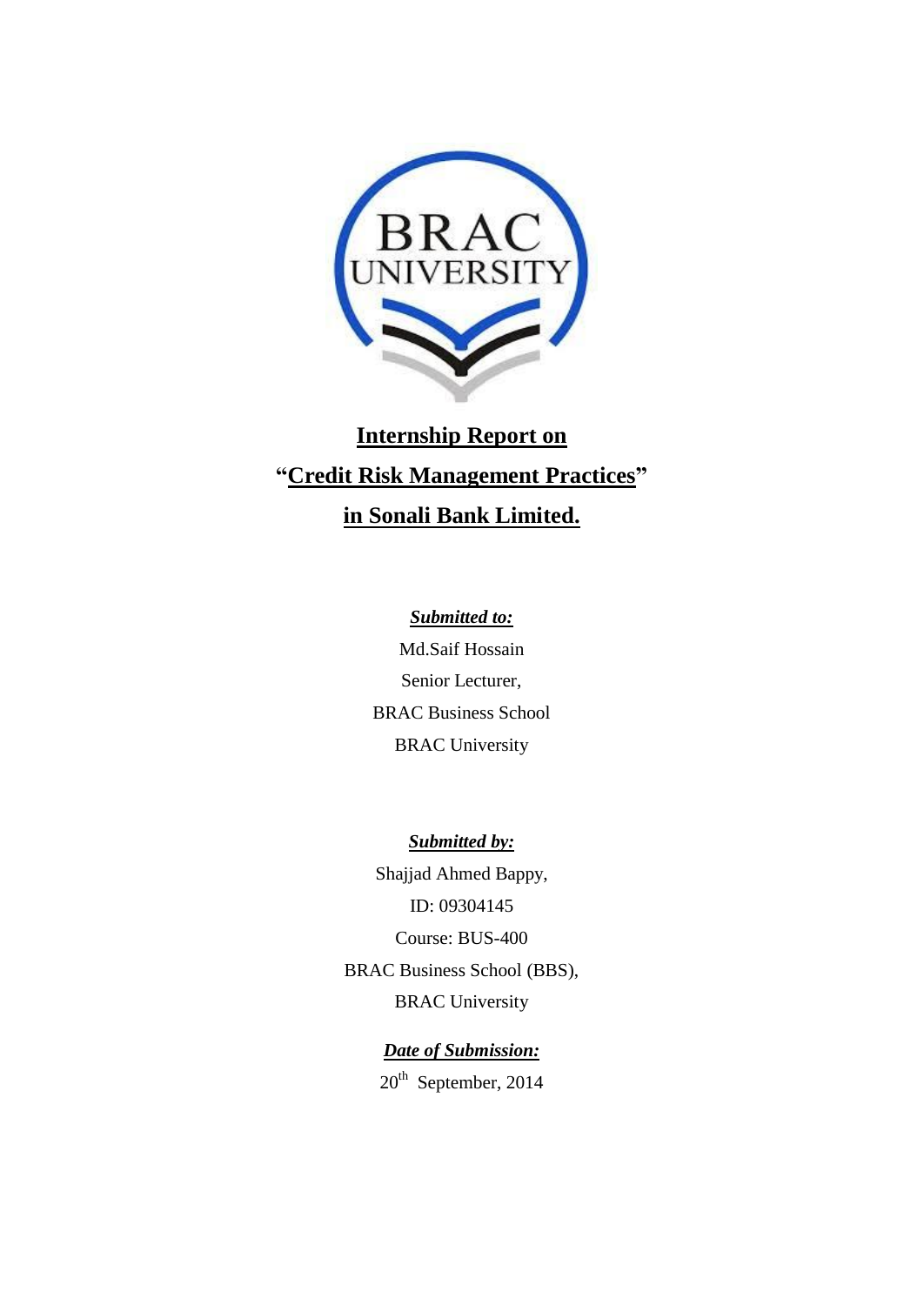20<sup>th</sup> September, 2014 Md. Saif Hossain Senior Lecturer, BRAC Business School, BRAC University, Dhaka.

# **Subject: Submission of Internship report**

Sir,

In accordance to your advice, I have prepared my Internship report on Credit risk management practices in Sonali Bank Limited. In my report, I have tried to focus on the relevant information which would cover the objectives of the report. But no doubt, my effort and contribution will be best evaluated on your sharp scale of acceptance and remarks.

I sincerely hope this report will fulfill the requirements suggested by you under the course BUS-400. Rather, in case of any further clarification or elaboration on my work, I would welcome the opportunity to consult with you.

Thanking you. With best regards,

**Shajjad Ahmed Bappy ID: 09304145** BUS:400 BRAC Business School, BRAC University.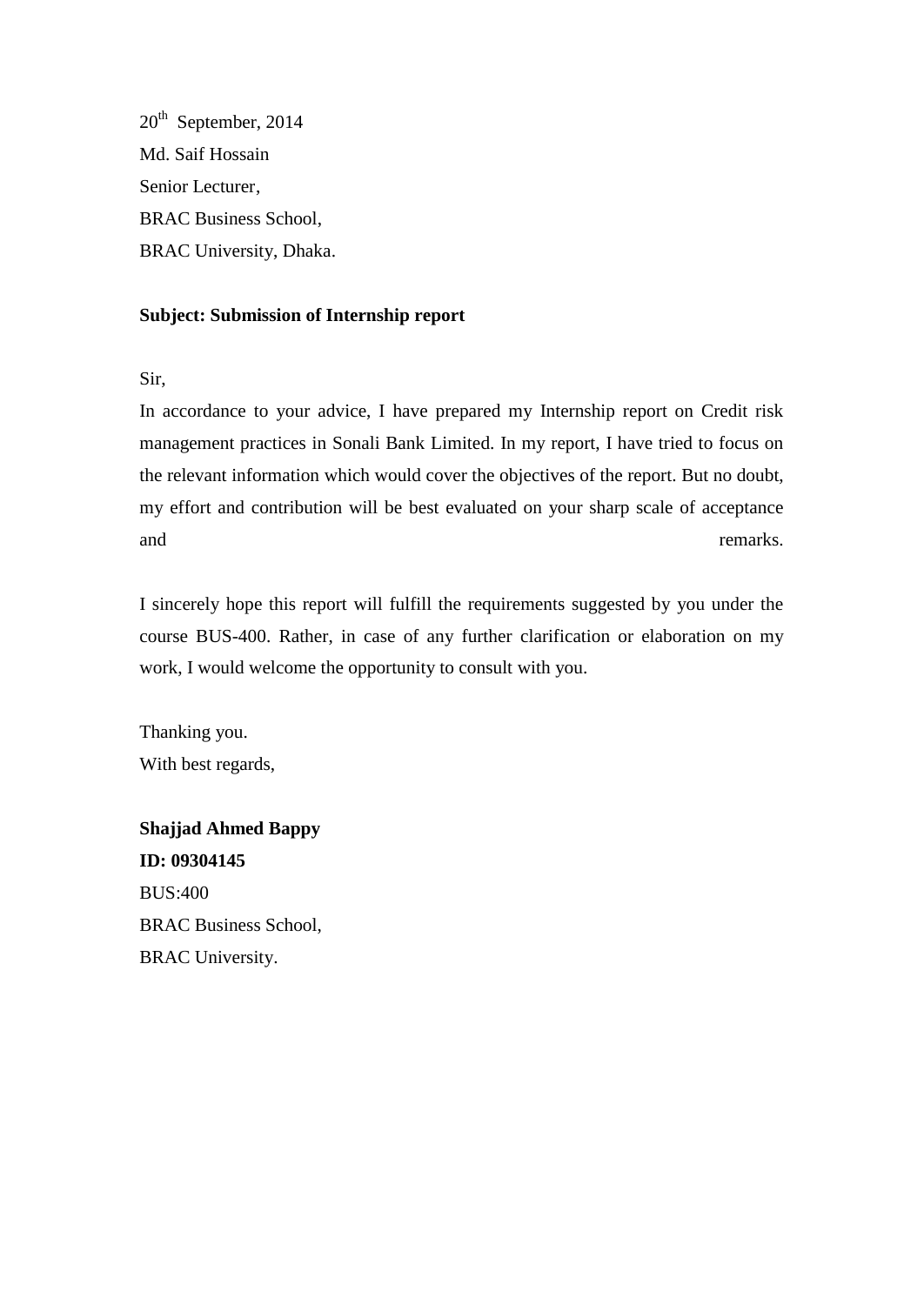# **Acknowledgement**

At the very beginning, I am solemnly thanking the Almighty Allah. I am sincerely thankful to my academic supervisor, Md. Saif Hossain, Senior Lecturer of BRAC Business School, BRAC University; who permitted and supported me to work on the Credit risk management practices in Sonali Bank Ltd. I am extremely grateful for giving me such an opportunity that has enriched my area of knowledge vastly.

Furthermore, I want to thank my organizational supervisor, Mr. Khairul Islam, Manager, Sonali Bank, Mirpur Shilpa Elaka Branch; for giving me the required information and also for giving permission to do the necessary work to commence this project.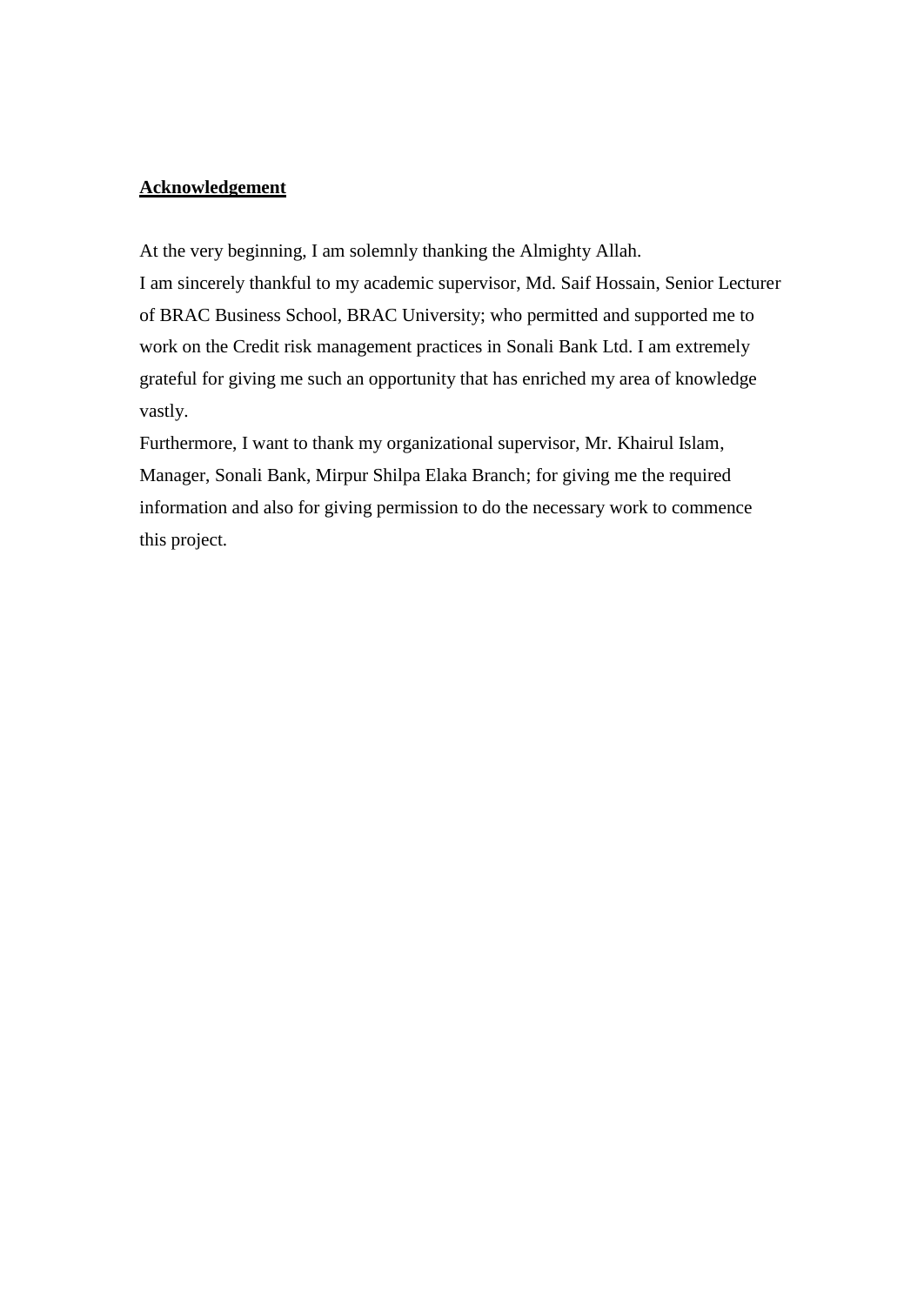# **Table of Content**

| Name of the figure   | Page no.     |
|----------------------|--------------|
|                      |              |
| 1. Executive Summary | $\mathbf{1}$ |
|                      |              |
| 2. The Organization  | $3 - 8$      |
|                      |              |
|                      |              |
|                      | 8            |
| 3. JOB DESCRIPTION:  |              |
|                      |              |
|                      |              |
|                      |              |
|                      |              |
| 4. Project           | $9 - 25$     |
|                      |              |
|                      |              |
|                      | 26           |
| 5. Resources :       |              |
|                      |              |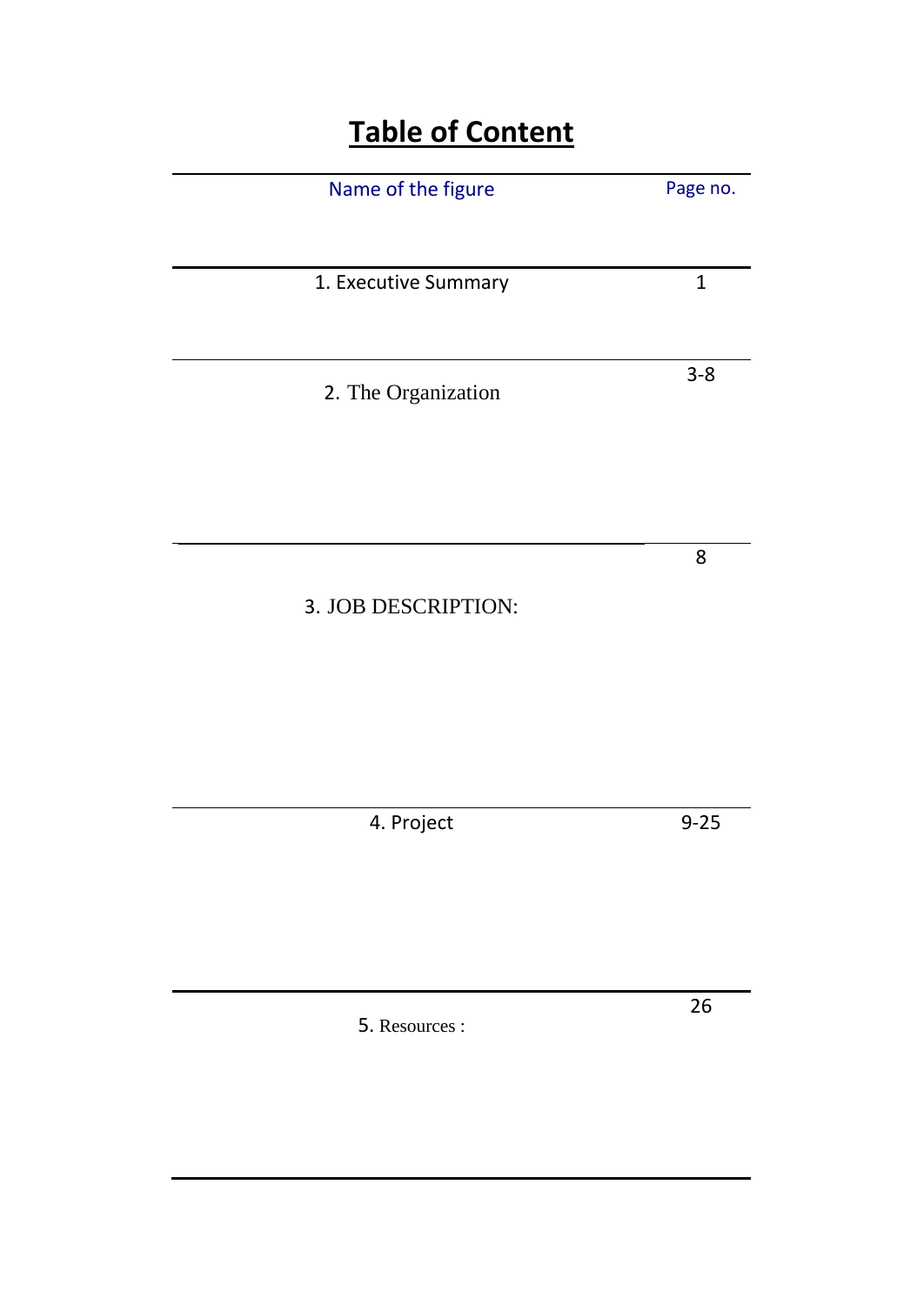#### **Executive Summary**

Sonali bank Ltd. follows the rules and regulation prescribed by the Bangladesh bank. To manage credit risk, the Bank applies credit limits to its customers and obtains adequate collaterals. Credit risk in the Sonali Bank Ltd.'s portfolio is monitored, reviewed and analyzed by the Credit Risk Management (CRM). Sonali Bank Ltd. has established Asset-Liability Management Committee (ALCO) to determine the maximum risk exposure. Management is aware about guidelines of Bangladesh Bank and implemented new capital accord BASEL-II.

Sonali Bank Ltd. constantly monitors, reviews and analyzes its credit portfolio to minimize potential losses and ensure efficient credit process. To manage the Non-Performing Loans (NPL), Sonali Bank Ltd. has a comprehensive remedial management policy, which includes a framework of controls to identify weak credits and monitoring of these accounts constantly.

A through credit risk assessment is done by analyzing borrower, industry, demand/buyer, historical financial statements etc. Bank reviews documents like loan applications, financial statements, market reputation, CRG, CIB report etc. to investigate credit risk. Manager has to enquiry about loan applicant. Proper documentation is required before sectioning loans. They must conduct necessary KYC (Know Your Customer) part on the customer and Money Laundering Guidelines must be followed. On the basis of investigation the branch manager will prepare a credit report as per format provided by their head office.

Sonali bank Ltd. Mirpur Shilpa Elaka branch is where I did my internship. Loan and advances are sanctioned according standard procedure. In this particular branch consumer loan and SHBL are most popular. Credit risk is relatively low. Recovery rate is 100% in consumer loans and SHBL. Performance of other loans is also good. As most of its credits are related only to two kinds of loans, its credits are not well diversified. So it faces credit concentration risk. As it is a rural branch opportunity for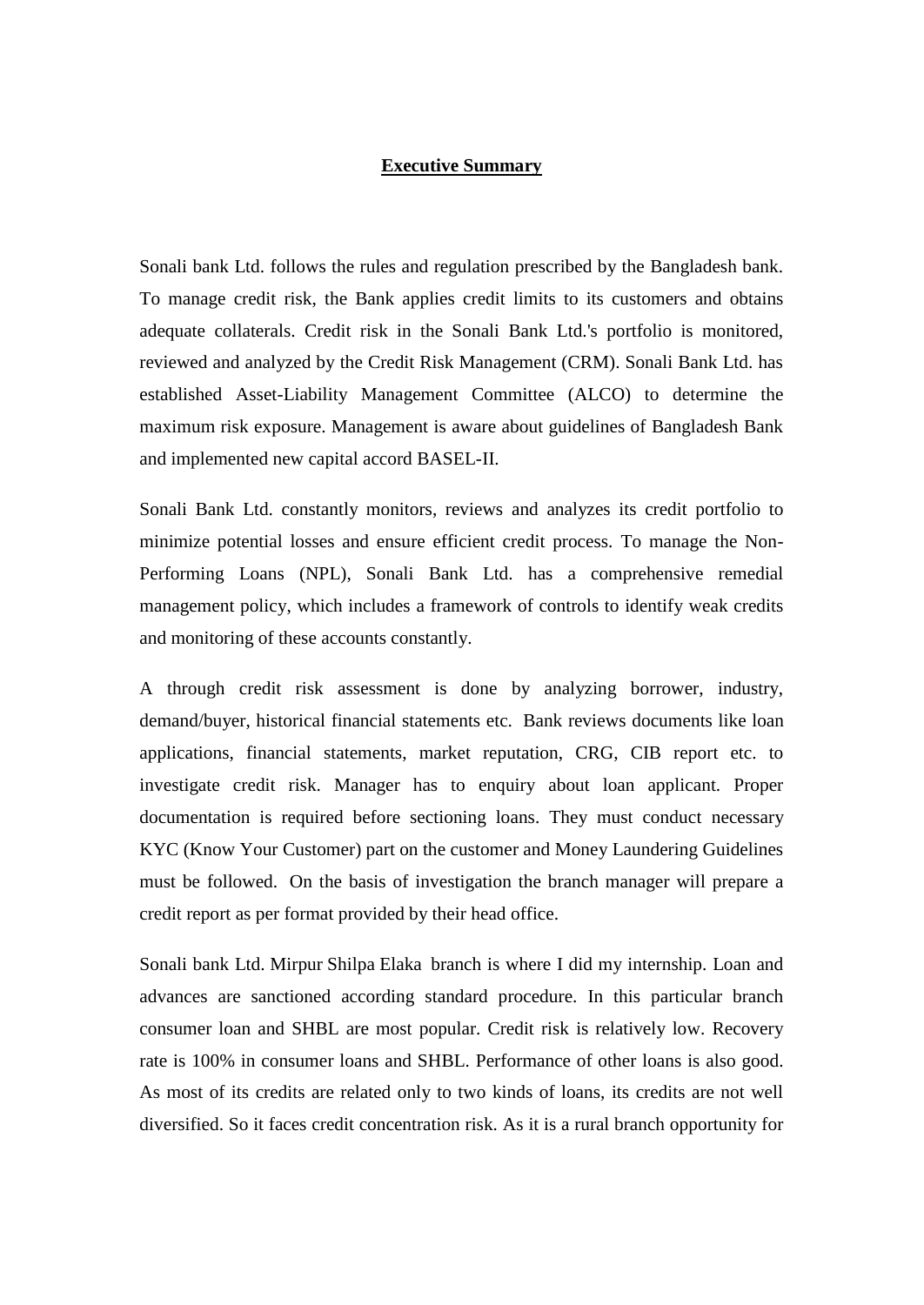sanctioning large scale or industry loan is very limited. Most of the deposits are added to Sonali bank general account.

To understand the effectiveness of CRM practices, I analyzed some key aspects which include Process of credit risk management in Sonali Bank, Credit risk management practices followed in Sonali Bank, The credit risk faced by the bank and Methods used to mitigate credit risk. I found the credit risk management practice of Sonali Bank Ltd. is quite admirable. However the credit sanctioning procedure is quite lengthy compared to today's business world. Systematic and timely monitoring and appropriate documentation are tried to be maintained. Scams like "Hall-Mark" exposed major weakness in top management. The bank should emphasize on reducing the classified and non-performing credits by concerted efforts. Filing has to be dealt with importance and Salary scale should be revised.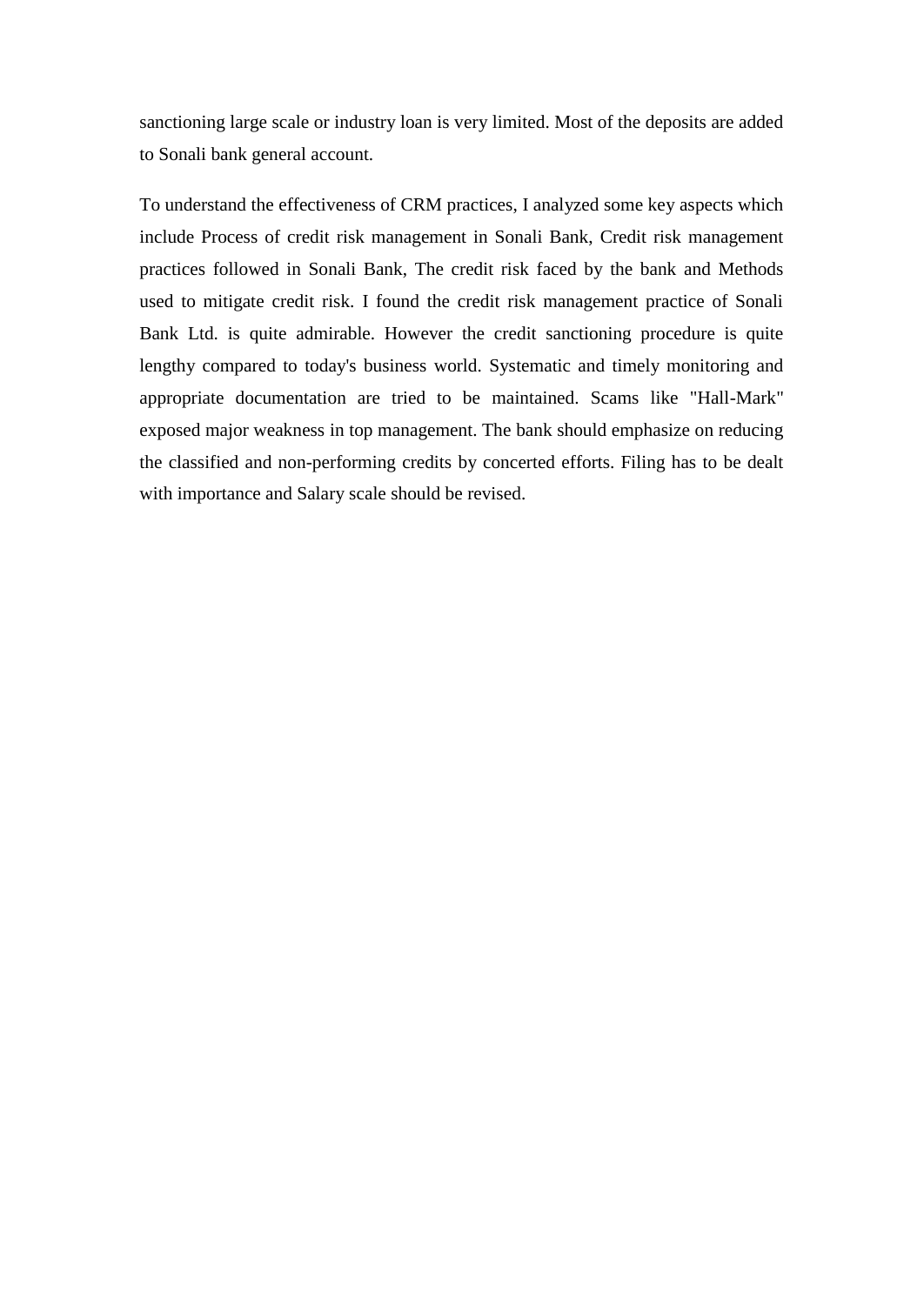# **The Organization:**

#### **Introduction:**

Sonali Bank Ltd. is the largest state owned commercial bank in Bangladesh. It was incorporated in Bangladesh on 03 June 2007 as a Public Limited Company under Companies Act 1994. Formally this bank was incorporated as a nationalized commercial bank named as Sonali Bank established by The Bangladesh Bank Order 1972 (Presidential Order no. 26 of 1972) and was fully owned by the Government of the People's Republic of Bangladesh. After incorporation dated 15 November 2007, Sonali Bank Ltd. has taken over the undertaking and business of Sonali Bank. The Bank has total of 1203 branches throughout the country including 858 branches in rural, 343 branches in urban area and two overseas branches at Kolkata and Siliguri in India as on 13 November 2013. The functions of the bank covered a wide range of banking and functional activities to individual, firms, corporate bodies, Multinational agencies and the rural area. The bank provides more than 21 types of free services on behalf of the government of Bangladesh through its rural and urban branches as part of their commitment to society.

#### **History:**

Sonali Bank, the largest commercial bank in the country, was established under Bangladesh Bank (Nationalization) Order 1972 (presidency Order No.26 of 1972). By taking over branches of former National Bank of Pakistan, Bank of Bahawalpur limited and Premier Bank Ltd. Were two private banks performing class banking over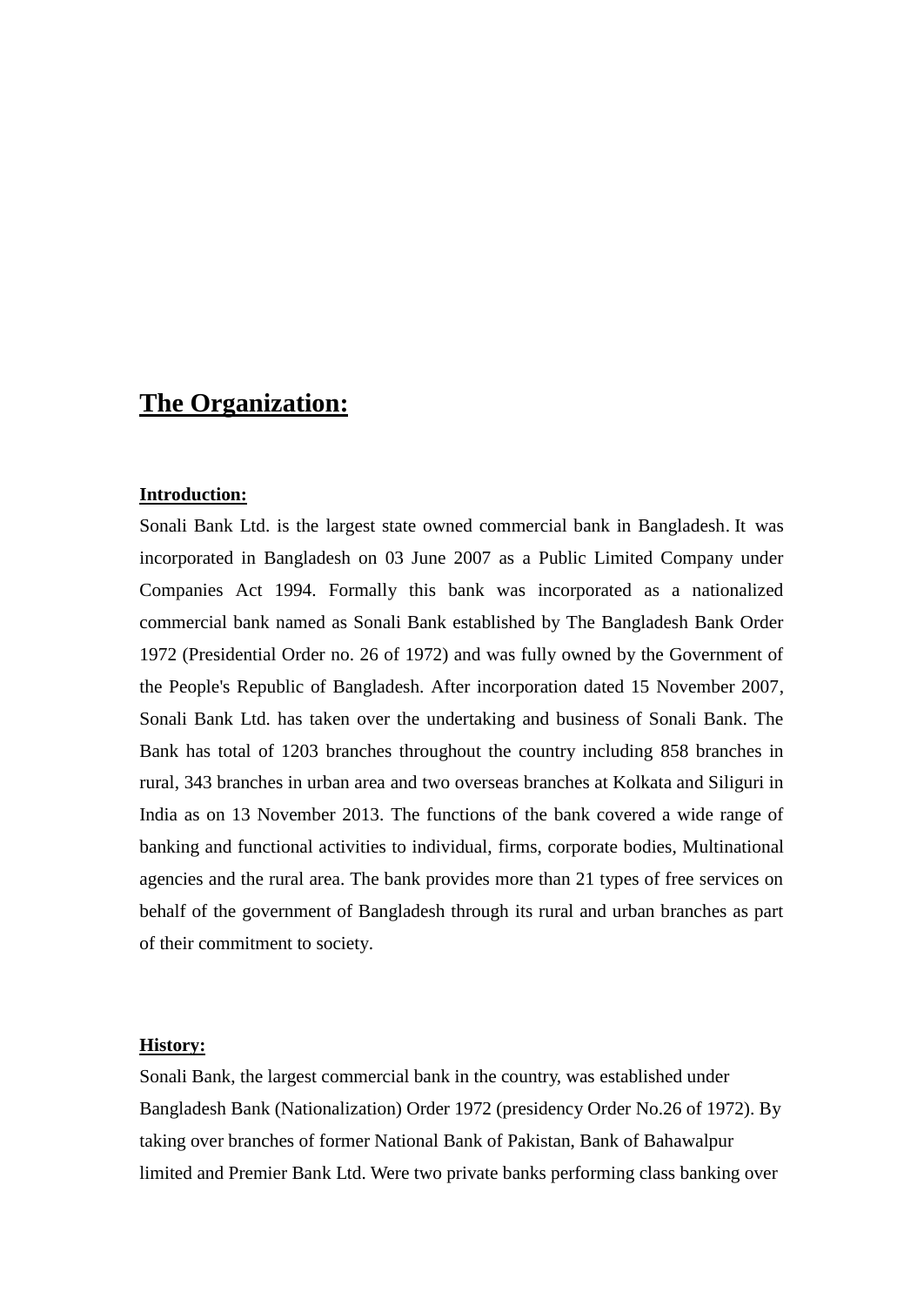the century in that period and National bank of Pakistan was government supported bank which was established to finance the jute sector in East Pakistan in the early period of Pakistan. After the birth of Bangladesh on  $16<sup>th</sup>$  December 1971, newly formed Sonali Bank for mass banking got special facilities from the government to work on behalf of Bangladesh bank in those areas where Bangladesh bank is not available. With the increase of commercial and by virtue of performance within a few years, it becomes the largest commercial bank of the country with 1203 branches up to now.

# **Services:**

#### **Core Business Services:**

- $\triangleright$  Corporate Banking
- $\triangleright$  Project Finance
- $\triangleright$  SME Finance
- $\triangleright$  Remittance
- $\triangleright$  Lease Finance
- Consumer Credit
- $\triangleright$  Trade Finance
- $\triangleright$  Loan Syndication
- $\triangleright$  Foreign Exchange Dealing
- $\triangleright$  International Trade
- $\triangleright$  NGO-Linkage Loan
- Consumer Credit
- $\triangleright$  Investment
- Government Treasury Function
- > Money Market Operation
- $\triangleright$  Rural and Micro credit
- Capital Market Operation
- $\triangleright$  Special Small Loan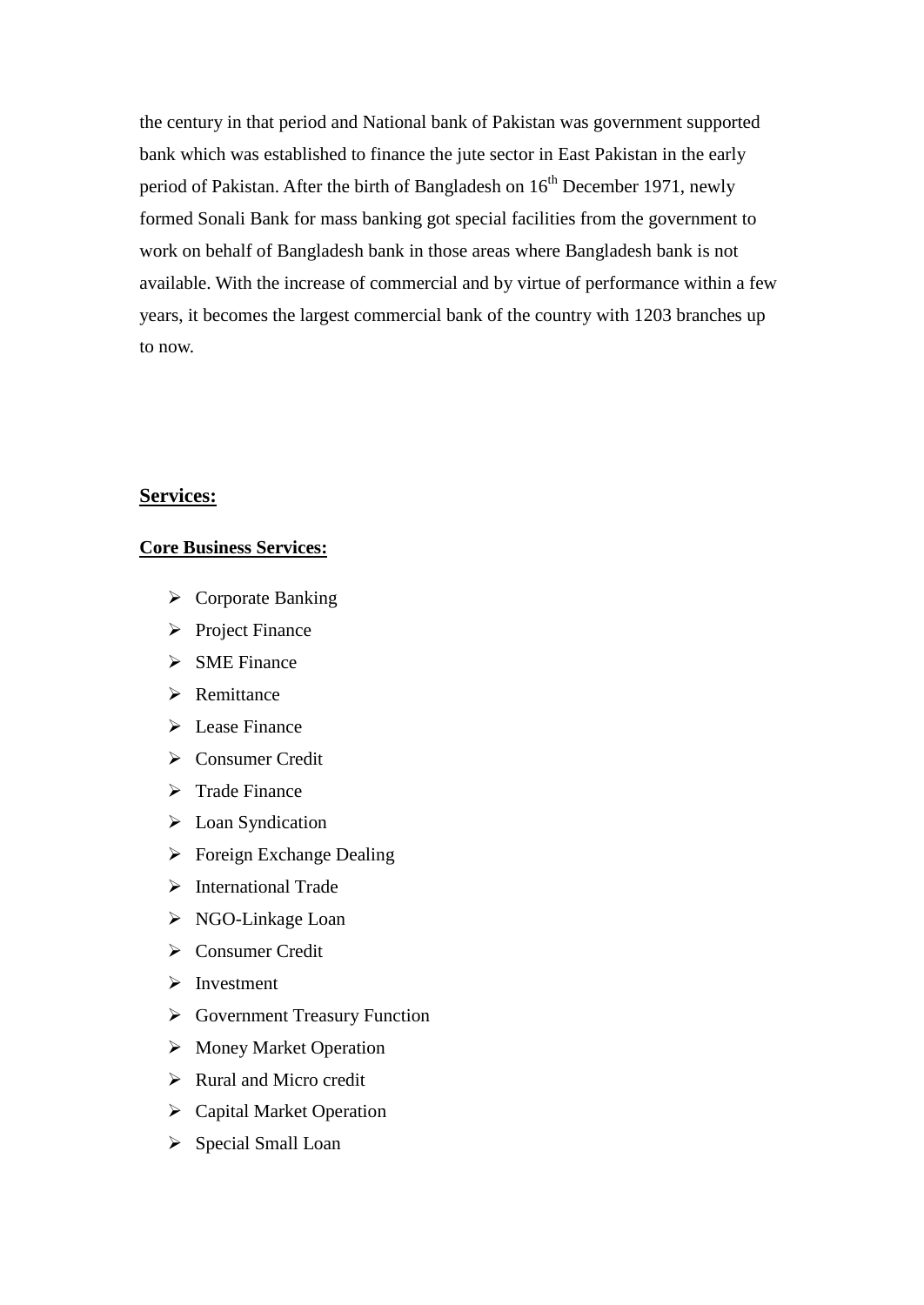# **Islamic Banking Services**

# **Deposit Products:**

- Al-Wadeeah Current Account (AWCA)
- Mudaraba Savings Account (MSA)
- Mudaraba Special Notice Deposit Account (MSNDA)
- Mudaraba Term Deposit Account (MTDA)
- Mudaraba Hajj saving Account (MHSA)
- Mudaraba Sonali Monthly Deposit Scheme (SMDS)
- Mudaraba Monthly Profit Scheme (MMPS)

# **Investment Products:**

- Bai-Murabaha
- > Bai-Muajjal
- > Bai-Salam
- > Bai-Istisna
- $\triangleright$  Hire Purchase Under Shirkatul Melk

# **Other Services:**

- Government Treasury Bonds
- $\triangleright$  Locker Service
- $\triangleright$  A.T.M. Card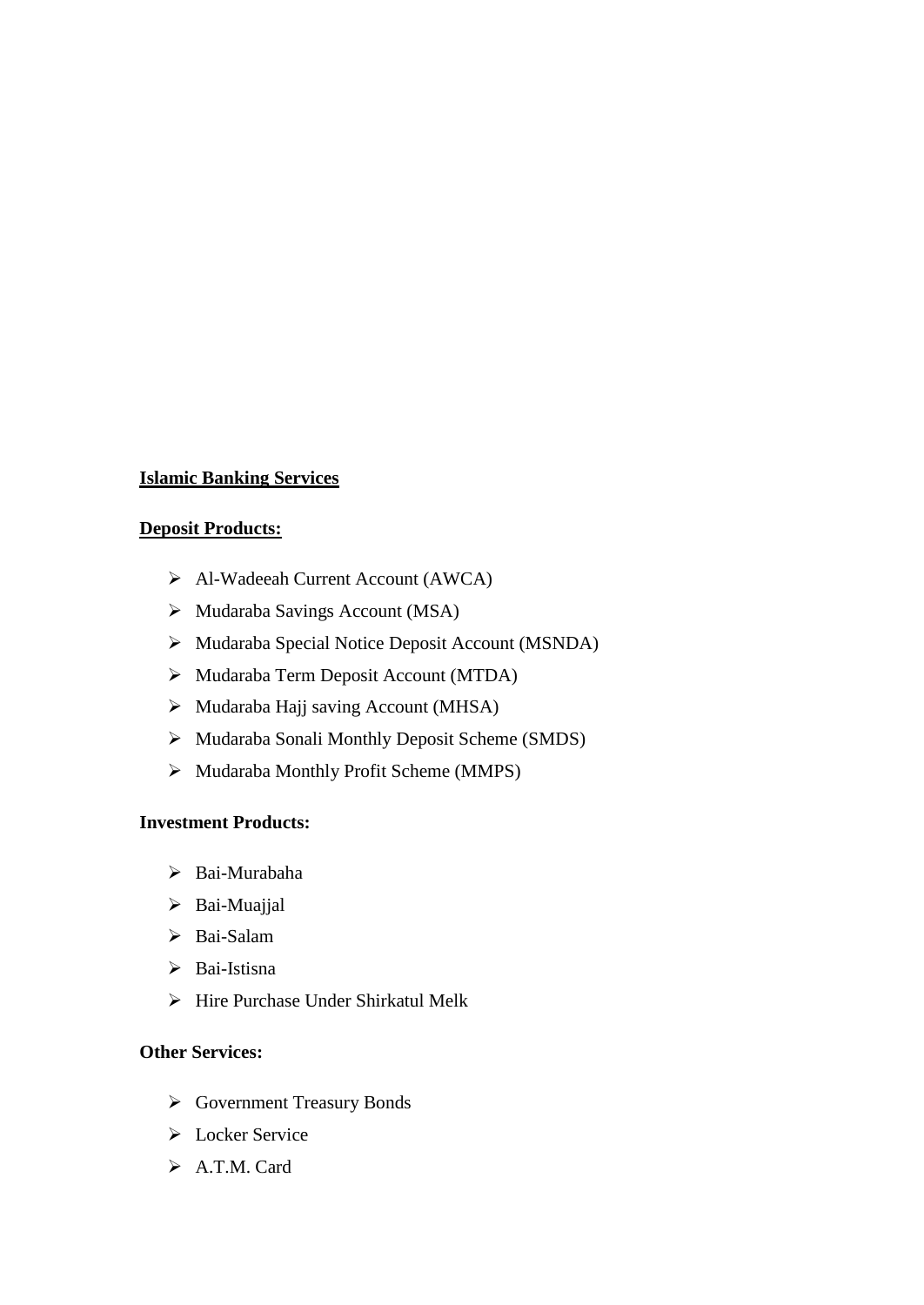- $\triangleright$  Utility Bills Collection
- > Ancillary Services
- $\triangleright$  Merchant Banking

As mentioned earlier, the bank provides 21 different types of free services. The followings are their most recent online services:

- $\triangleright$  Ancillary Services,
- $\triangleright$  Locker Service.
- $\triangleright$  Automation Status,
- Q-cash ATM Network Services,
- $\triangleright$  ATM Location and Services.
- Credit/Debit Card Services,
- Online Tax Payment Services,
- > NBR-Sonali Bank e-Payment Service etc.

# **Management:**

The management of the bank is vested on a board of directors, subject to overall supervision and directions on policy matters by the board which is constituted in terms of Bangladesh bank (Nationalization) Order 1972 **(Figure-**.....**)**. Board of directors, constituted by seven members has authority to organize, operate and manage its affairs on commercial consideration within the board policy of government. There are directors appointed by the government. Other members of the board including MD are also government appointed out of that at least three have the experience in the field of Finance, Banking, Trade, Commerce, Industry and Agriculture. The managing director is the Chief Executive of bank. He executes all the activities under the direction of board. All line and staff personnel of bank's are own recruitment except member of board of Direction.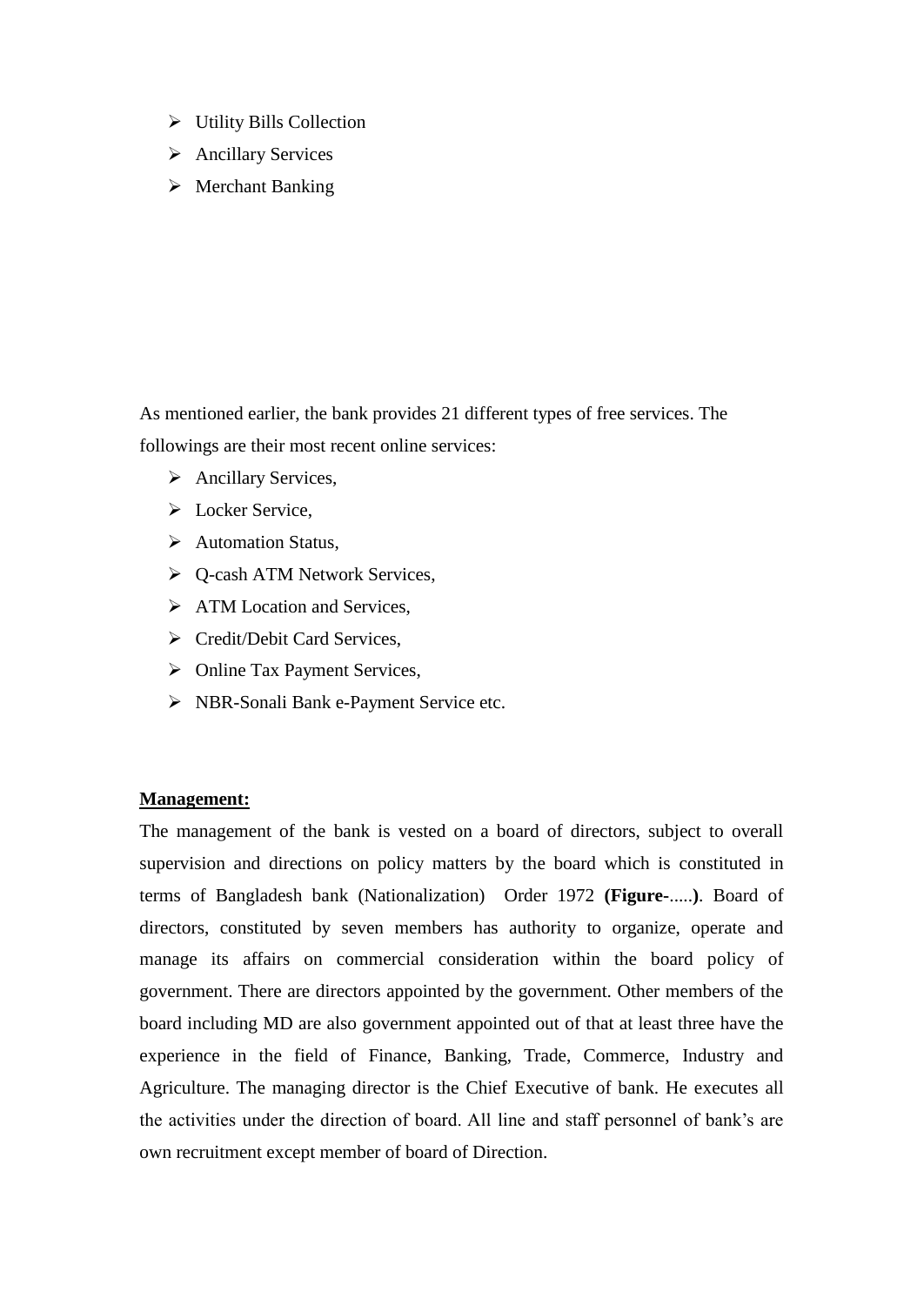| <b>Board of Directors</b>         |
|-----------------------------------|
| <b>Managing Director</b>          |
| <b>Deputy Managing Directors</b>  |
| <b>General managers</b>           |
| <b>Deputy General managers</b>    |
| <b>Assistant General managers</b> |
| <b>Senior Principle Officers</b>  |
| <b>Principle Officers</b>         |
| <b>Senior Officers</b>            |
| <b>Officers</b>                   |

 **[Figure-2.1:** Hierarchy of Position**]**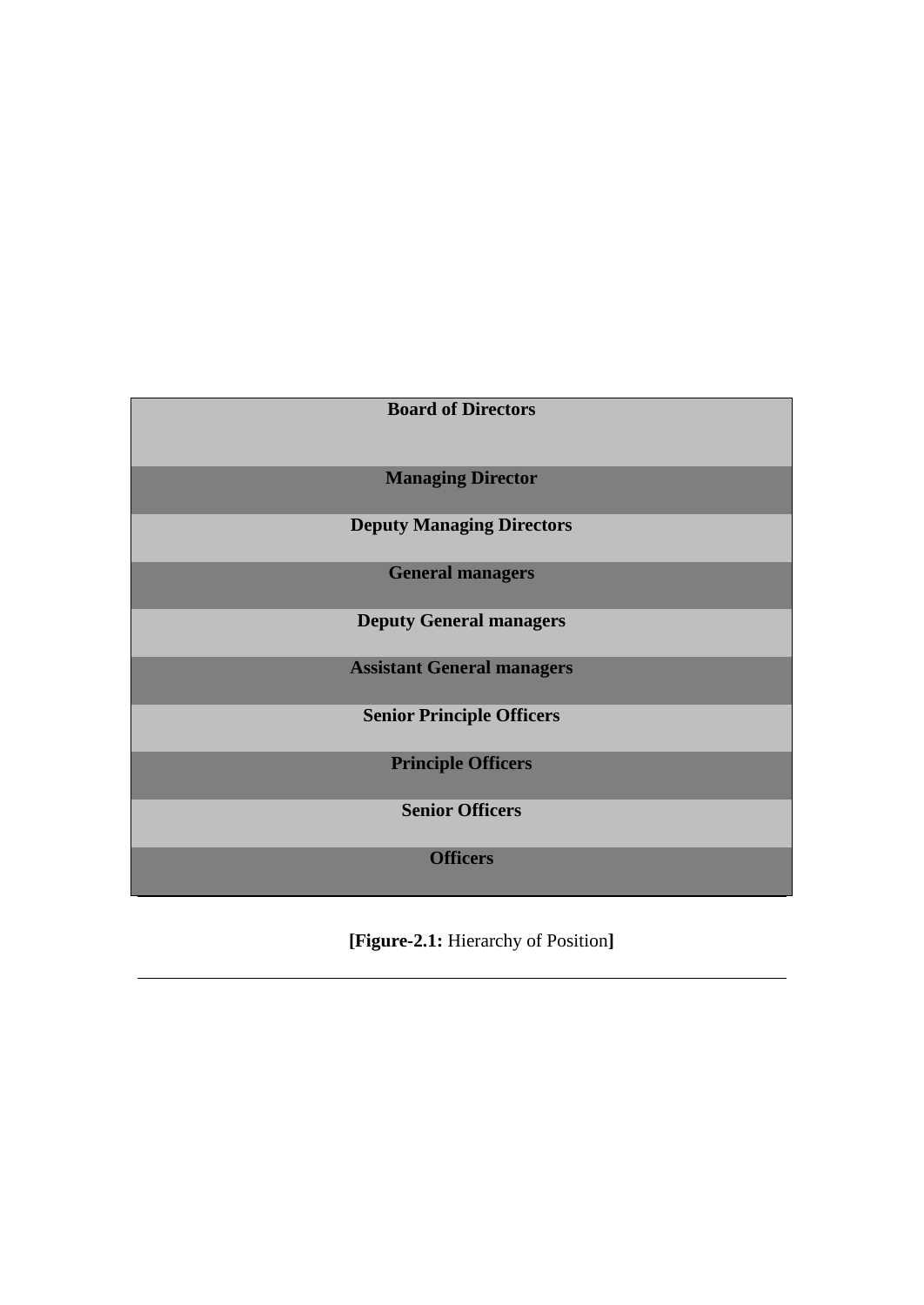# **Mission:**

Dedicated to extend a whole range of **quality products** that support divergent needs of people aiming at enriching their lives, **creating value** for the stakeholders and contributing towards socio-economic development of the country.

# **Vision:**

**Socially** committed leading **banking institution** with global presence.

# **JOB DESCRIPTION:**

It was a good experience to work with Sonali Bank. The working hour of the job was 10 a.m. to 5 p.m. As I had to learn about all the sections of the bank,so I went from table to table, talked with the employees and learnt how their staffs were going on everyday. Mostly I Worked on Loan Investigation and Sanction Criteria and while doing that, I did different types of staffs. For iunstance, some of my works are given below:

- $\triangleright$  Investigated the CIB report
- > Bangladesh Bank Clearance Certificate
- $\triangleright$  TIN Certificate Number Internal Employee Loan Form etc.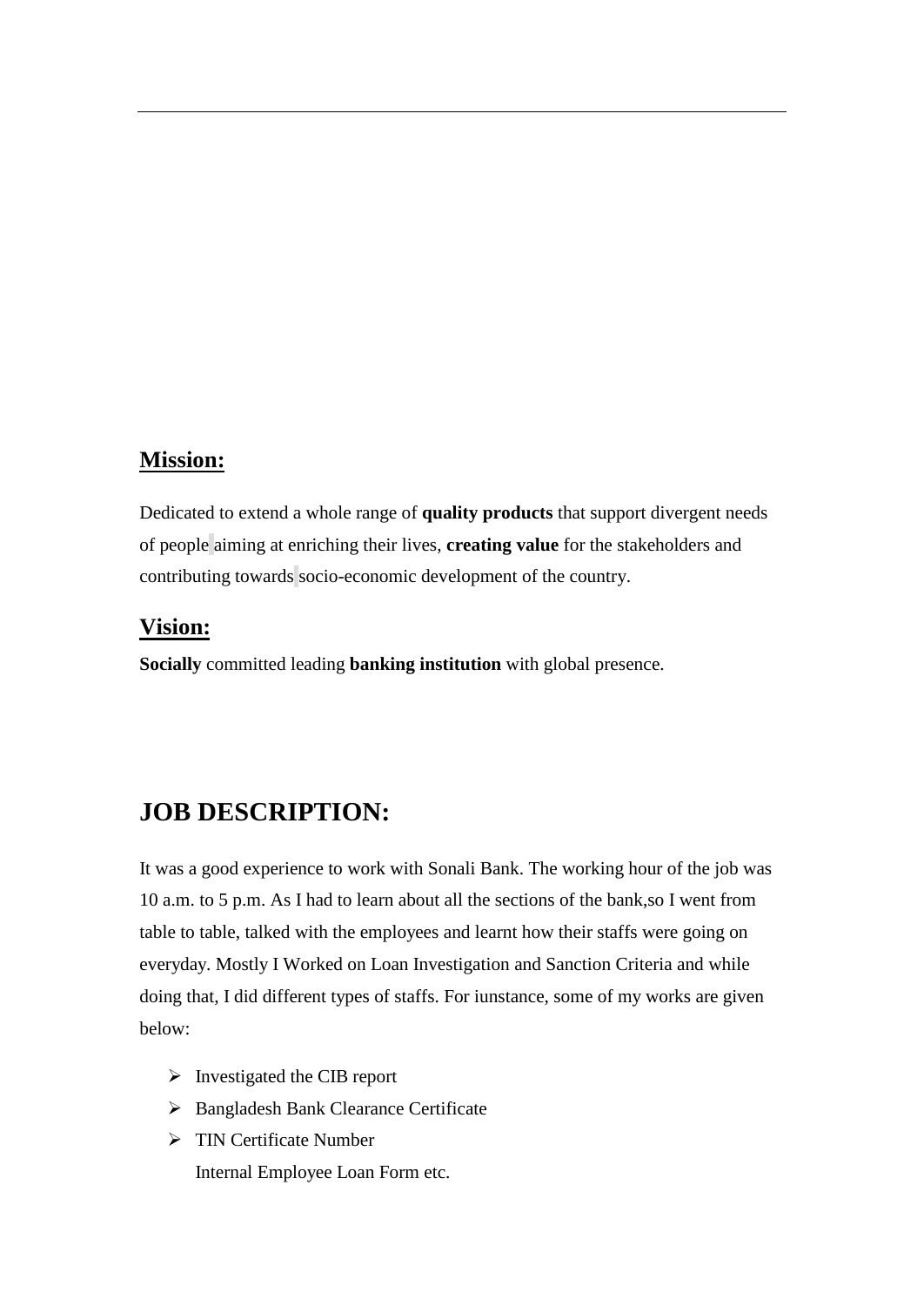- $\triangleright$  Filled up the Loan Sanction Form
- Deposit Form
- $\triangleright$  Fixed Depository Book etc.

Critical Observations and Recommnedation:

These are some observations and recommendation that I would like to mention about the job:

- $\triangleright$  No fixed or assigned work criteria,
- $\triangleright$  Had to move from table to table to learn the topics,
- $\triangleright$  Lack of published materials,
- $\triangleright$  Difficulty in collecting the information from various personnel for their job constraint,
- $\triangleright$  It was my first work and experience.

# **Project:**

# **Summary:**

To support my internship report I worked as an intern (at least ninety days) in Sonali Bank Ltd. Mirpur Shilpa Elaka branch and my topic of the report is **"Credit risk management practices in Sonali Bank Ltd."** as part of the fulfilment of internship requirement. One of most significant challenges for a bank is to strongly manage its credits. Since the largest slice of income generated by a bank and a major percentage of its assets is subject to this credit, it is obvious that sensible management of this credit is fundamental to the sustainability of a bank.

# **Objectives of the study:**

Preparation and presentation of this report contains few specific objectives. These are: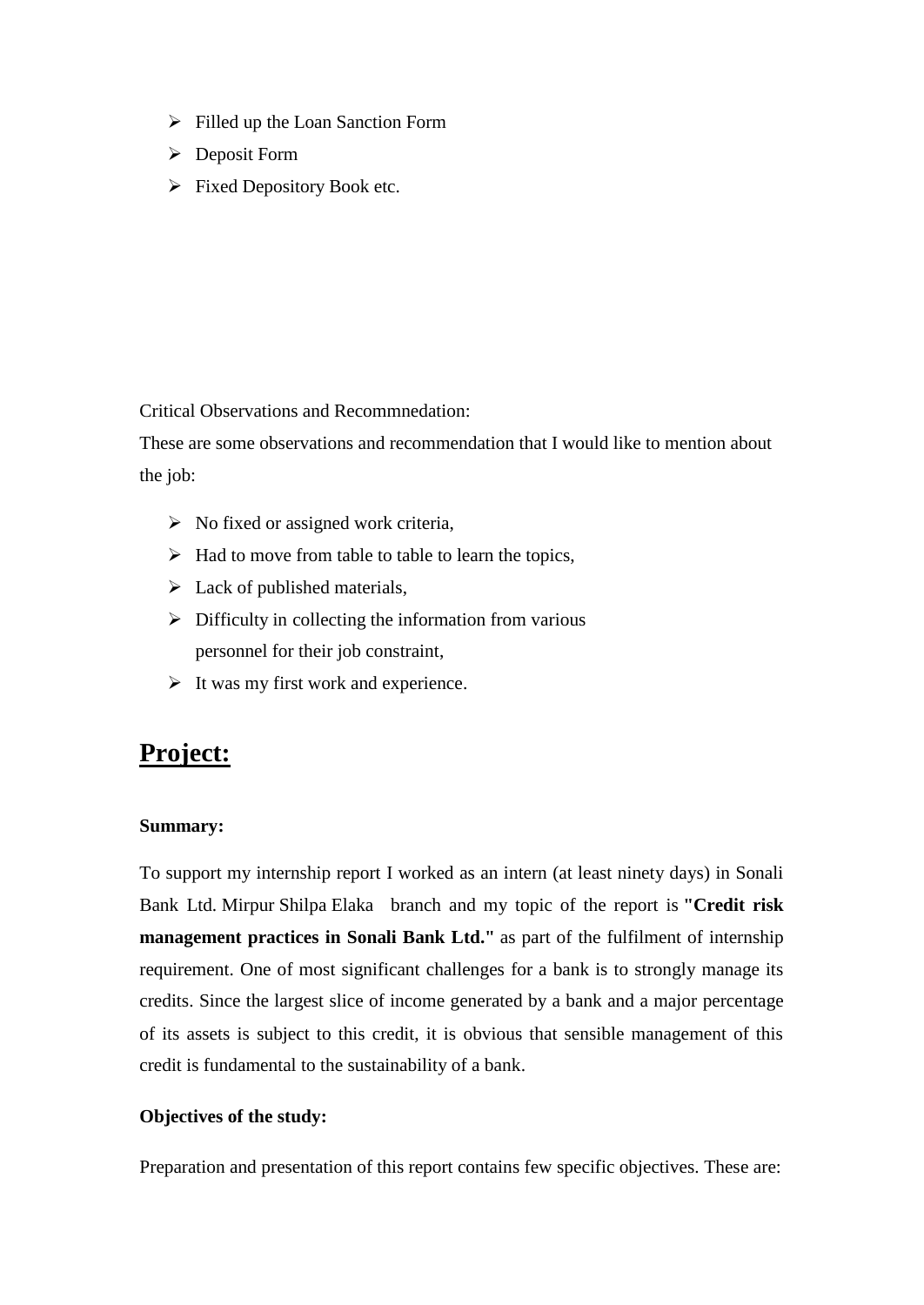- $\triangleright$  To have a sound understanding of credit risk management system and procedure followed in the Sonali Bank Ltd.
- $\triangleright$  To gain knowledge about the credit related operations and maintenance in this bank.
- $\triangleright$  To analyse in detail the credit risk management process of the bank and to make

recommendations if needed.

- $\triangleright$  To get knowledge about the effectiveness of loan and sanction procedure that is conducted on the evaluation of credit risk.
- $\triangleright$  To have a general idea about the credit risk management performance of this bank.

# **Methodology:**

For the completetion of the report, I conducted a case study on the loan sanction procedure of the bank. To do this, I interviewed some of both employees and customers of the bank. In the interview session,the following questions were asked:

- 1. What's the idea of credit?
- 2. What's the idea of risk management?
- 3. What are the guidelines of Bangladesh Bank concerning CRM?
- 4. What are the Basic Activities of the Bank of Sonali bank Ltd.?
- 5. What are the rules and regulation followed by Sonali bank Ltd.?
- 6. What are the sources used for Credit risk investigation?
- 7. How risk assessment is done?
- 9. How is its documentation process?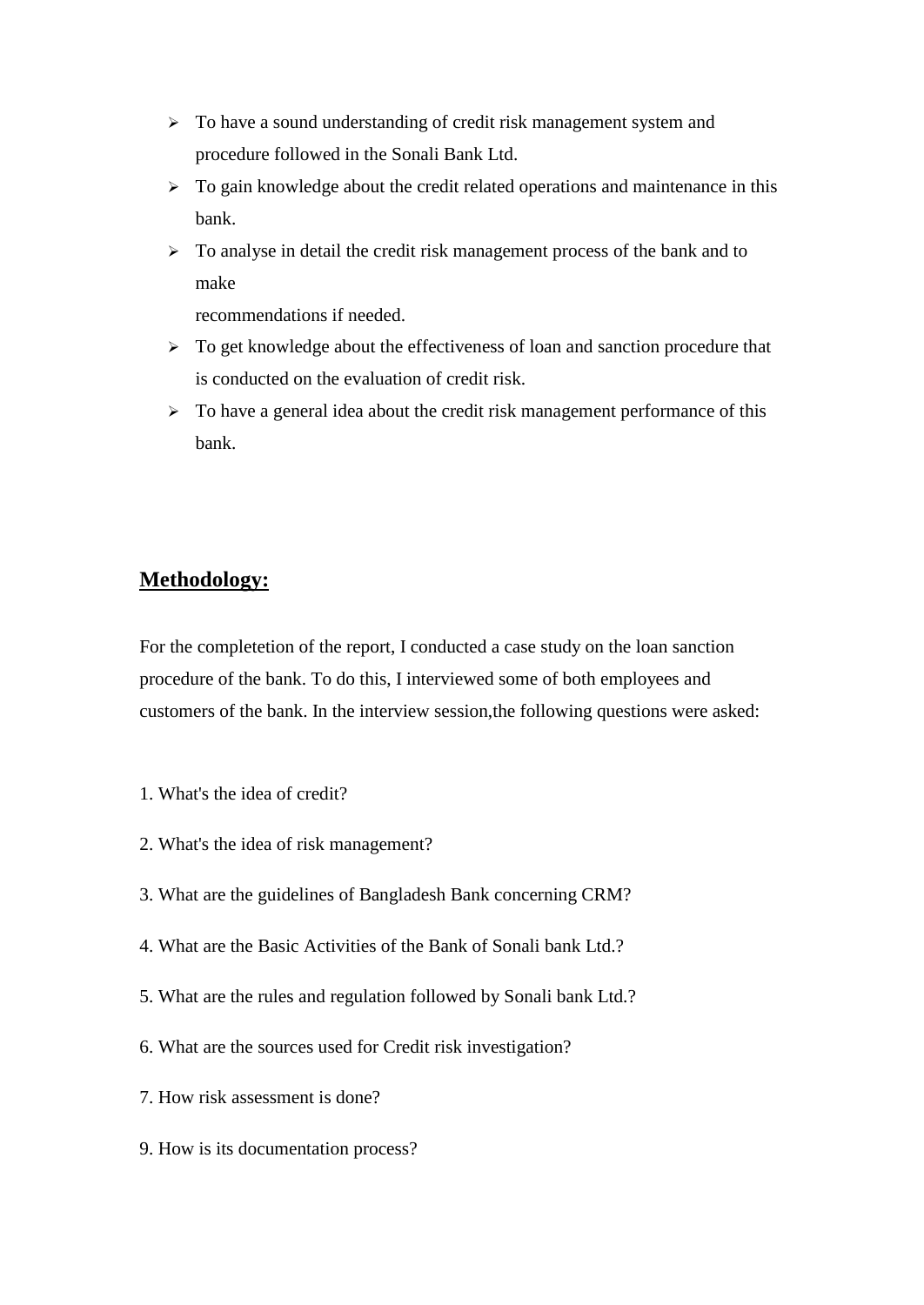- 10. How they deal with non-performing loans?
- 11. How to arrange the criteria of lending before sanctioning?
- 12. What sectors the bank has to give emphasis on providing loans and advanced?
- 13. Types of credit facilities of the bank.
- 14. What are the basis on loan classification and provisioning?

# **Sources of data:**

To perform the study data sources are to be identified and collected, the data are to classified, analyzed, interpreted and presented in a systematic manner.

#### **Primary Sources:**

- $\triangleright$  Face to face conversation with the official staffs.
- $\triangleright$  Practical desk work.
- Questionnaire
- $\geq$  Simple Depth interview technique was used by asking number open-ended questions to collect the information.
- $\triangleright$  Relevant file study as provide by the concerned officer.

#### **Secondary Sources:**

- Financial Statements & Auditors' report of Sonali Bank Ltd., 31 December 2012
- Disclosure on Risk Based Capital (Basel-II), December 2012.
- Annual Reports (2011, 2012 and 2013) Sonali Bank Ltd.
- Risk Management Guidelines for Banks, February 2012, Bangladesh Bank.
- Credit Risk Grading Manual for banks, June 2007, Bangladesh Bank.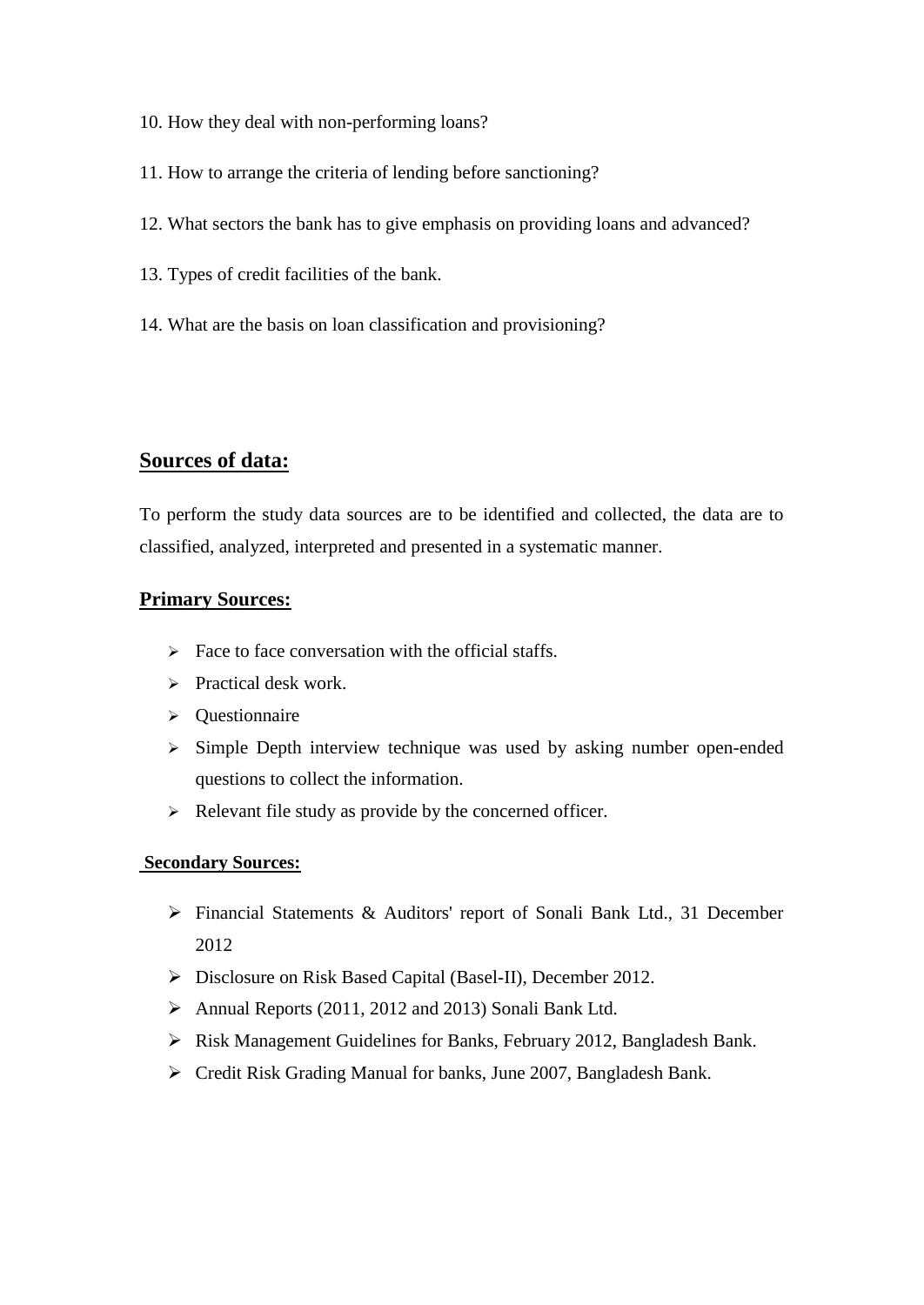#### **Limitations:**

The presented study was not out of limitations. But it was a great opportunity for me to know the banking activities of Bangladesh specially Sonali Bank Ltd. The study carried on has the following limitations:

- $\triangleright$  The main constraint of the study is inadequate access to information, which has hampered the scope of the analysis required for the study.
- $\triangleright$  Lake of published materials.
- $\triangleright$  Some problems create confusions regarding verification of data.
- $\triangleright$  It was very difficult to collect the information from various personnel for their job constraint.
- $\triangleright$  Lack of knowledge and experience among the officials.
- $\triangleright$  As some of the fields of banking are still not covered by our courses, there was difficulty in understanding some activities.
- $\triangleright$  The time is insufficient to know all activities.
- $\triangleright$  And as it was my first work and inexperience was a problem. So there may be some personal mistake in the report.

#### **Credit Risk Management:**

Credit risk is the risk that one party to a financial instrument will fail to discharge an obligation and cause the other party to incur a financial loss. Concentration of credit risk arises when a number of counter parties are engaged in similar business activities, or activities in the same geographical region, or have similar economic features that would cause their ability to meet contractual obligations to be similarly affected by changes in economic, political or other conditions. To manage credit risk, the Bank applies credit limits to its customers and obtains adequate collaterals. Credit risk in the Sonali Bank Ltd.'s portfolio is monitored, reviewed and analyzed by the Credit Risk Management (CRM).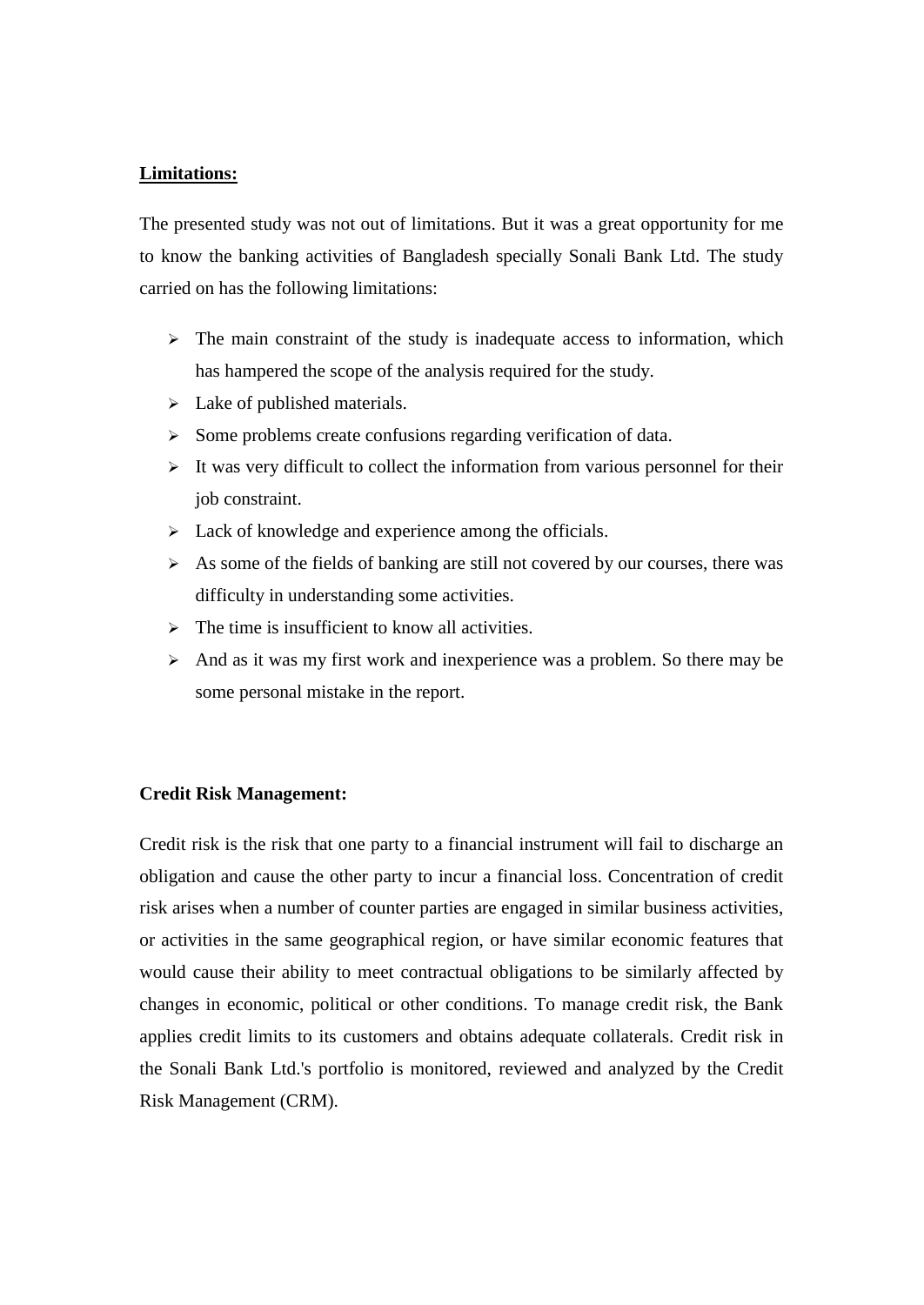CRM determines the quality of the credit portfolio and assists in minimizing potential losses. To achieve this objective, CRM formulates appropriate credit policies and procedures for the Bank to ensure building and maintaining quality credits and an efficient credit process.

Sonali Bank Ltd. has established Asset-Liability Management Committee (ALCO) determine the maximum risk exposure. ALCO also assesses, recommends and controls cross border/country risk.

To manage the Non-Performing Loans (NPL), Sonali Bank Ltd. has a comprehensive remedial management policy, which includes a framework of controls to identify weak credits and monitoring of these accounts.

#### **Implementation of BASEL-II:**

To comply with International best practices and to make the Bank's capital more risksensitive as well as to build the Banking industry more shock absorbent and stable, Bangladesh Bank provides revised regulatory capital framework "Risk Based Capital Adequacy for Banks" which is effective from 1st January 2009. According to the BRPD Circular no-09 dated 31st December 2008, following specific approaches are suggested for implementing BASEL-II:

- $\triangleright$  Standardized Approach for calculating Risk Weighted Assets (RWA) against Credit Risk;
- $\triangleright$  Standardized (Rule Based) Approach for calculating RWA against Market Risk;
- Basic Indicator Approach for calculating RWA against Operational Risk.

Under the Standardized Approach of the Risk Based Capital Adequacy Framework (Basel II), Credit Rating is to be determined on the basis of risk profile assessed by the External Credit Assessment Institutions (ECAIs) duly recognized by Bangladesh Bank.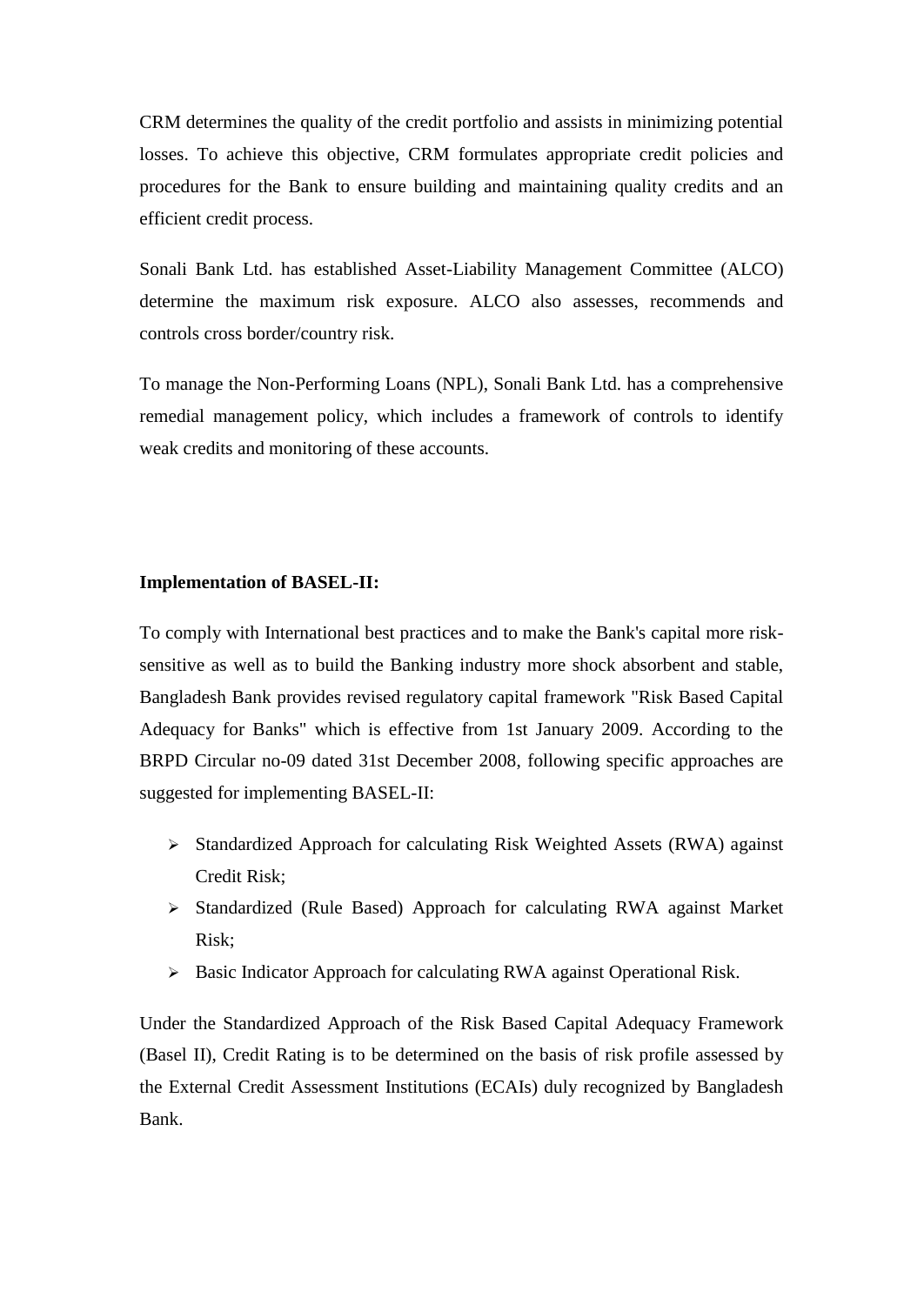Along with the existing capital adequacy rules and reporting Bangladesh Bank (ref. BRPD Circular no.10 dated 25.11.2002) Banks will start quarterly reporting as per the set of the reporting formats provided by Bangladesh Bank. Sonali Bank Ltd. Management is aware about guideline of Bangladesh Bank and prepared for implementing new capital Accord BASEL-II.

# **Credit Rating of the Bank:**

As per the BRPD instruction circular No.6 dated July 5, 2006, the bank has done its credit rating by Credit Rating Information and Services Limited (CRISL) based on the financial statements dated 31 December 2011.

# **SWOT Analysis:**

#### **Strengths:**

- > Branches throughout the country to serve its customer.
- $\triangleright$  Very strong relation with Bangladesh bank.
- $\triangleright$  They have corresponded relationship with other banks so the bank can provide services of their customers.
- $\triangleright$  Strong local remittance management systems.
- $\triangleright$  They have strong relation between every team.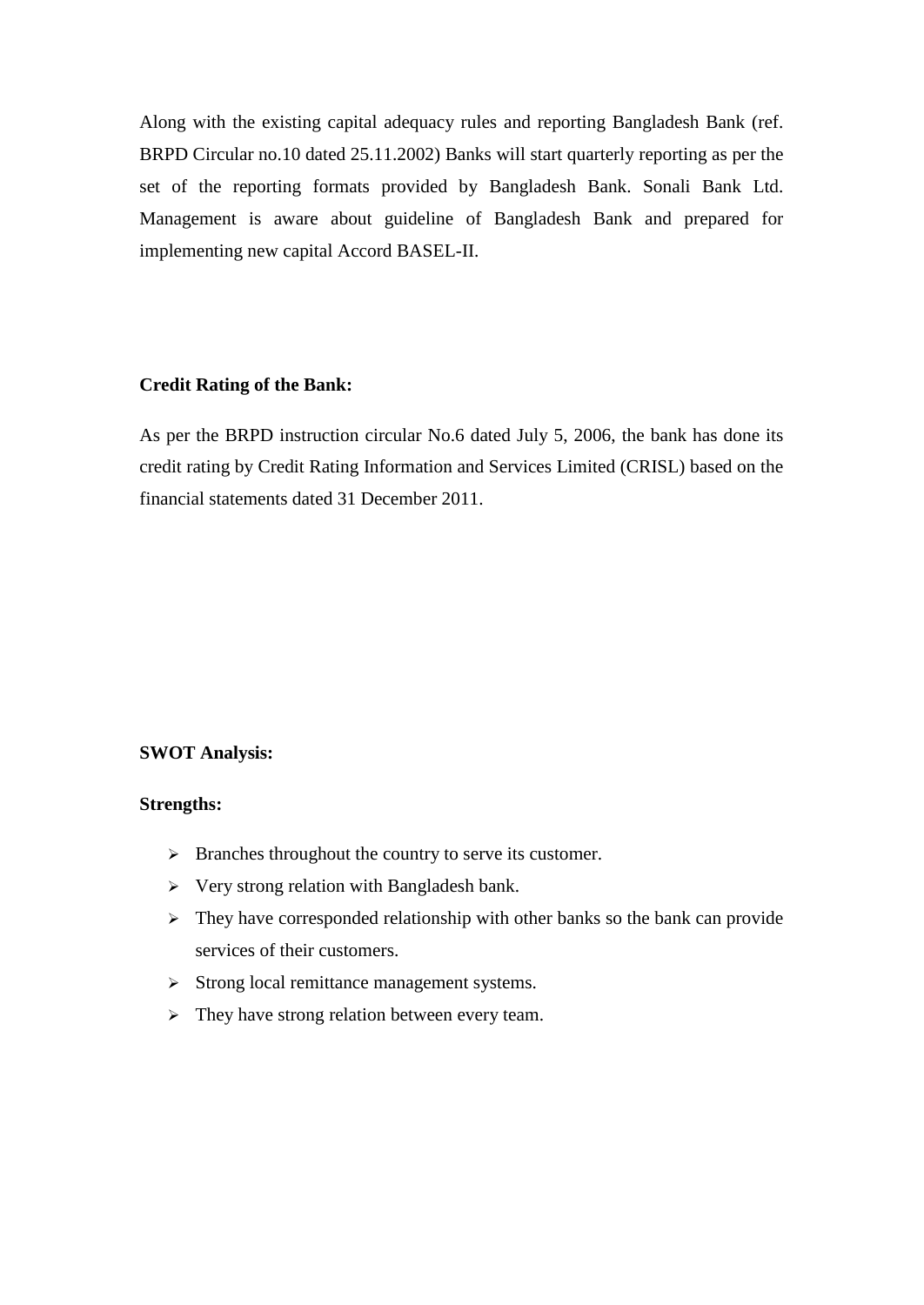# **Weakness:**

- $\triangleright$  The services are very slow.
- $\triangleright$  Slow modernization due to its huge size.
- $\geq$  Low salary scale compared to industry.

# **Opportunities:**

- $\triangleright$  The bank can offer more innovative types of services then other banks.
- $\triangleright$  Since Sonali Bank Ltd. has so many branches it can easily influence the banking sector.
- $\triangleright$  Being a large Bank it can provide large investment.

# **Threats:**

- $\triangleright$  Increase in the competition in banking sector.
- $\triangleright$  Increase in the use of modern technology and services like online banking, mobile banking, internet banking etc.
- $\triangleright$  About remittance business these days many banks are showing greater interest in the remittance business.
- $\triangleright$  Recent events like frauds and stealing where employees were found involved.

# **Sources of Credit Investigation:**

The following are the sources of credit information

- $\triangleright$  Loan application
- Financial statements (profit and loss account, Balance sheet, cash flow statement).
- $\triangleright$  Study of accounts
- $\triangleright$  Market reputation
- $\triangleright$  CRG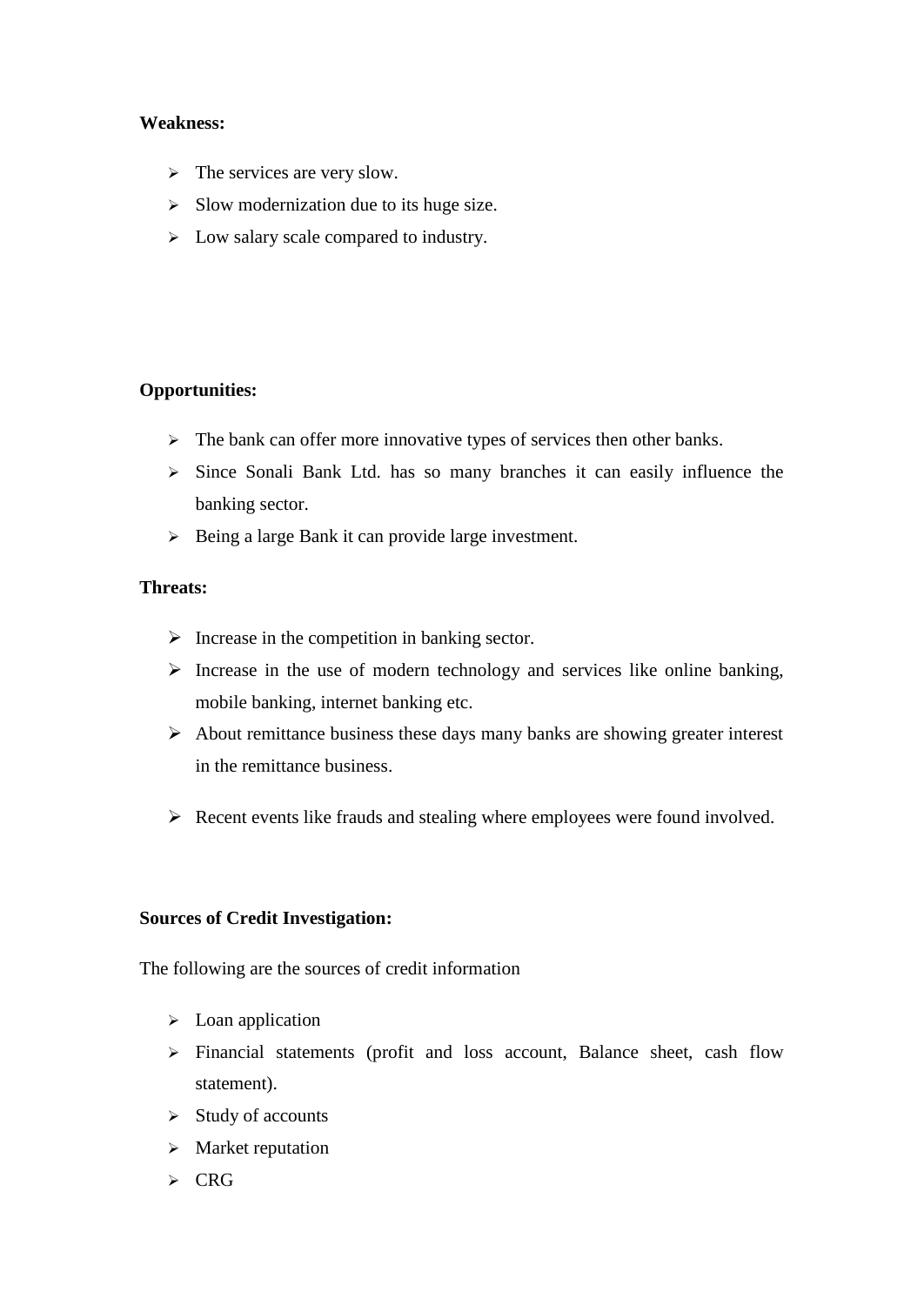- > Report from CIB
- $\triangleright$  Personal interview
- $\triangleright$  Personal visit
- $\blacktriangleright$
- $\triangleright$  Other sources, i.e.:
- Income tax statement
- Registration office
- Press report
- \* Revenue and municipal rent receipt register of joint stock company
- VAT return
- Confidential report from fellow banks.

# **For investigation the manager have to enquiry about:**

- $\triangleright$  Who is the borrower?
- $\triangleright$  Nature of business
- $\triangleright$  Location/ site of the business
- $\triangleright$  Living standard /living style of the Borrower
- $\triangleright$  Experience in the business
- $\triangleright$  Equity in the business
- $\triangleright$  Purpose of borrowing
- > Duration of loan
- $\triangleright$  Sources of repayment
- $\triangleright$  Means and security offered
- $\triangleright$  Physical verification of security
- $\triangleright$  Profitability of the transaction
- $\triangleright$  History of accounts operated by borrower
- $\triangleright$  Market reputation regarding character, honesty, integrity etc.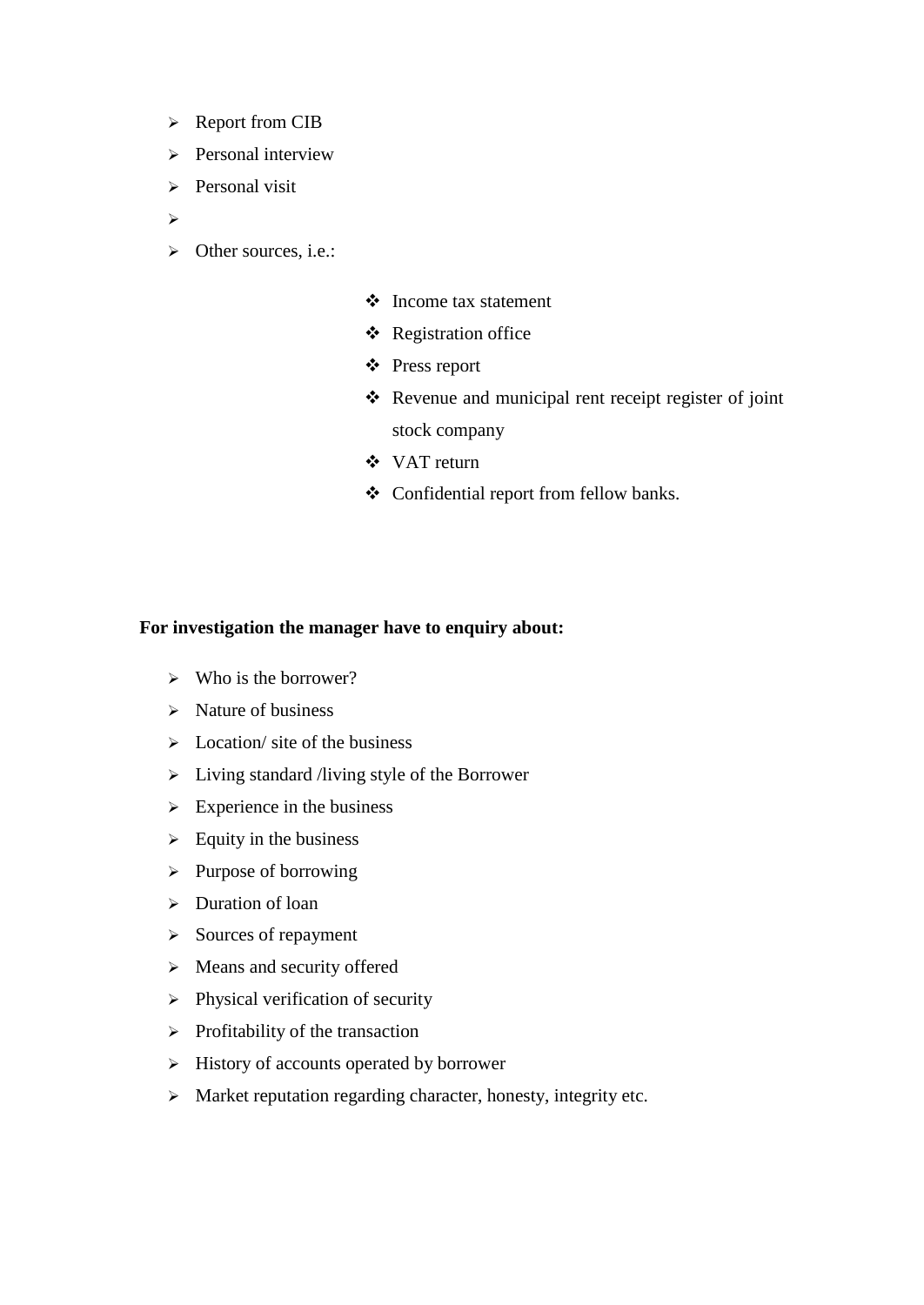#### **Credit Risk Assessment:**

A through credit risk assessment should be conducted prior to the sanctioning of credit facilities. They must conduct necessary KYC (Know Your Customer) part on the customer and money laundering guidelines must be followed.

Following risk areas in the credit proposal should be addressed and assessed before sending to Head Office.

- 1. Borrower Analysis:
	- a. Share holding
	- b. Reputation
	- c. Education
	- d. Experience success history
	- e. Net worth
	- f. Age etc.
- 2. Industry Analysis:
	- a. Industry Position/Threat/Prospect.
	- b. Risk factors pertaining to the industry.
	- c. Borrower's position / share in the industry.
	- d. Strength, weakness of the borrower compared to the competitors etc.
- 3. Supplier/ Buyer Risk Analysis
	- Concentration on single/few buyer/supplier is addressed.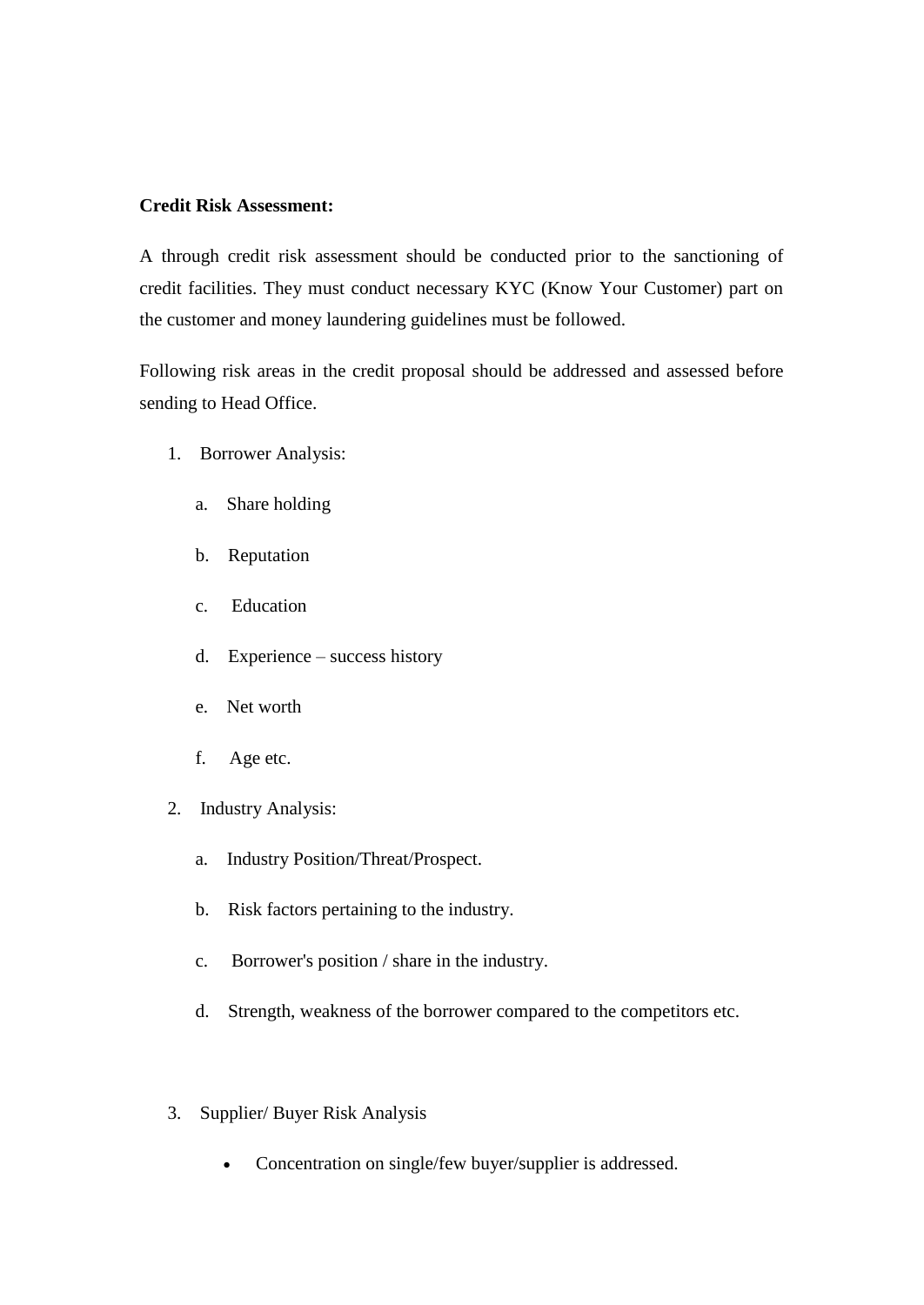# 4. Demand Supply position

- 5. Technical feasibilities / Infrastructural facilities
- 6. Management Teams Competence
- 7. Seasonality of demand
- 8. Debt to equity Ratio
- 9. Historical financial analysis:
	- a. An analysis of 3 years historical financial statements.
	- b. Earning its sustainability.
	- c. Cash flow
	- d. Leverage
	- e. Profitability
	- f. Strength and reliability of Balance Sheet etc.
- 10. Projected Financials:
- a. Sufficiency of cash flows to service debt repayment.
- b. Debt Service Coverage Ratio.
- 11. Trade Checking

# 12. Account conduct:

a. For existing customer the repayment history, credit turnover, study of account statement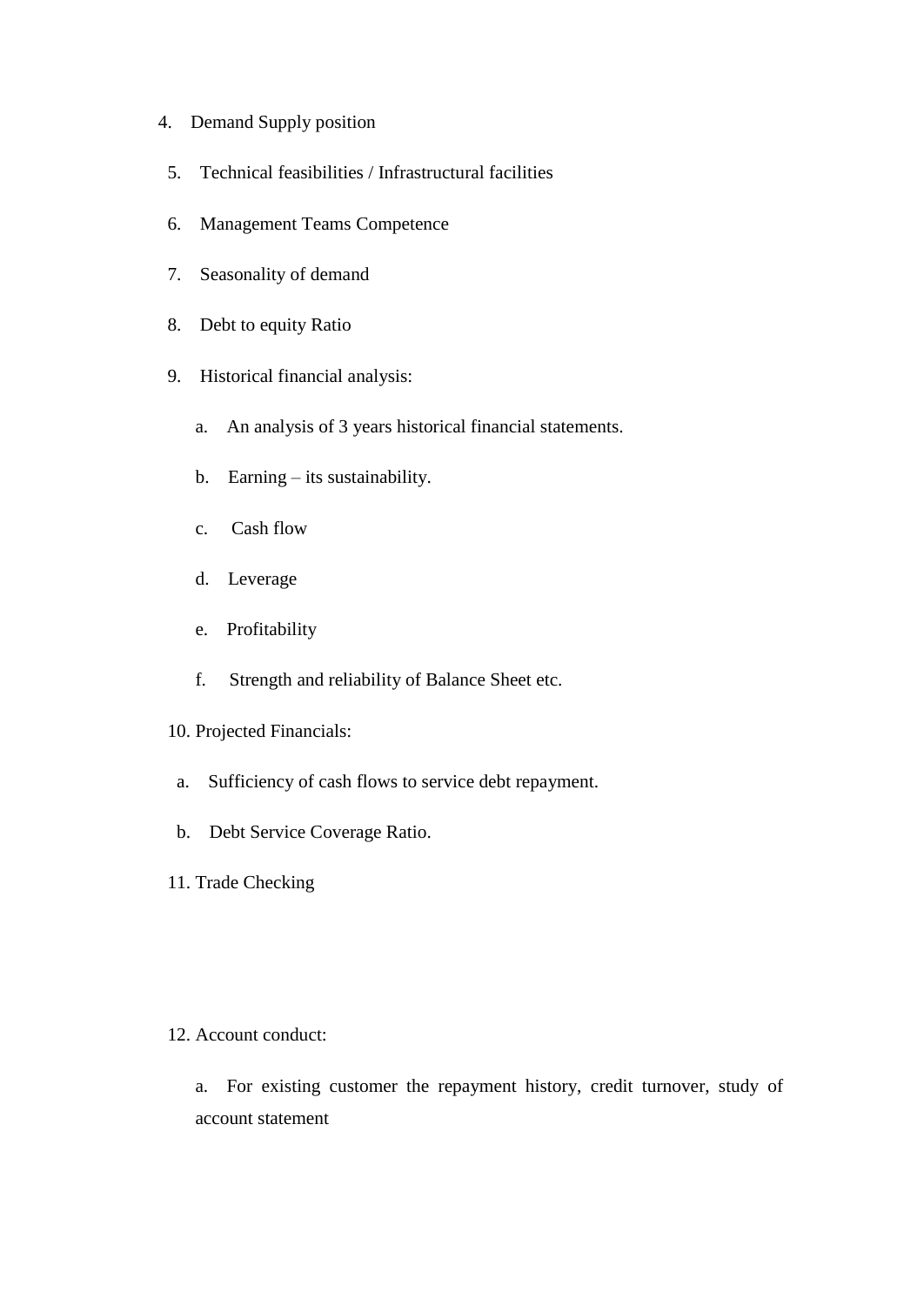b. If the customer is proposed to be migrated from other Bank, statement of account from present Banker is required:

- Allied deposit with our Bank.
- Other business with our Bank.

# 13. Security:

a. A current valuation of collateral security by Professional Enlisted Surveyor be obtained with photograph and site map. Collaterals within command area of the respective branch location are preferred. Third Party property and vacant land should be discouraged.

b. Loans should not be considered based solely on collateral.

c. Adequacy and extent of Insurance coverage should be assessed. Insurance Policy should be obtained from approved Insurance Company. Premium should be paid through Bank, duly stamped money receipt be obtained. Insurance Policy be held by the Bank. The Policy be renewed in time. Letter of authority be obtained from the customer to debit account to pay premium for renewal/enhancement of the policy.

14. Succession issue:

Margin, volatility of business, high debt (Leverage / gearing), over stocking, huge receivables with long aging, rapid expansion, new business line, management change, lack of transparency should be addressed.

# 15. Adherence to credit guidelines:

a. It should be clarified whether the customer is agreeable to comply with guidelines in respect of regulatory requirement and Bank's policy requirement.

b. Any deviation be clearly identified and maintained.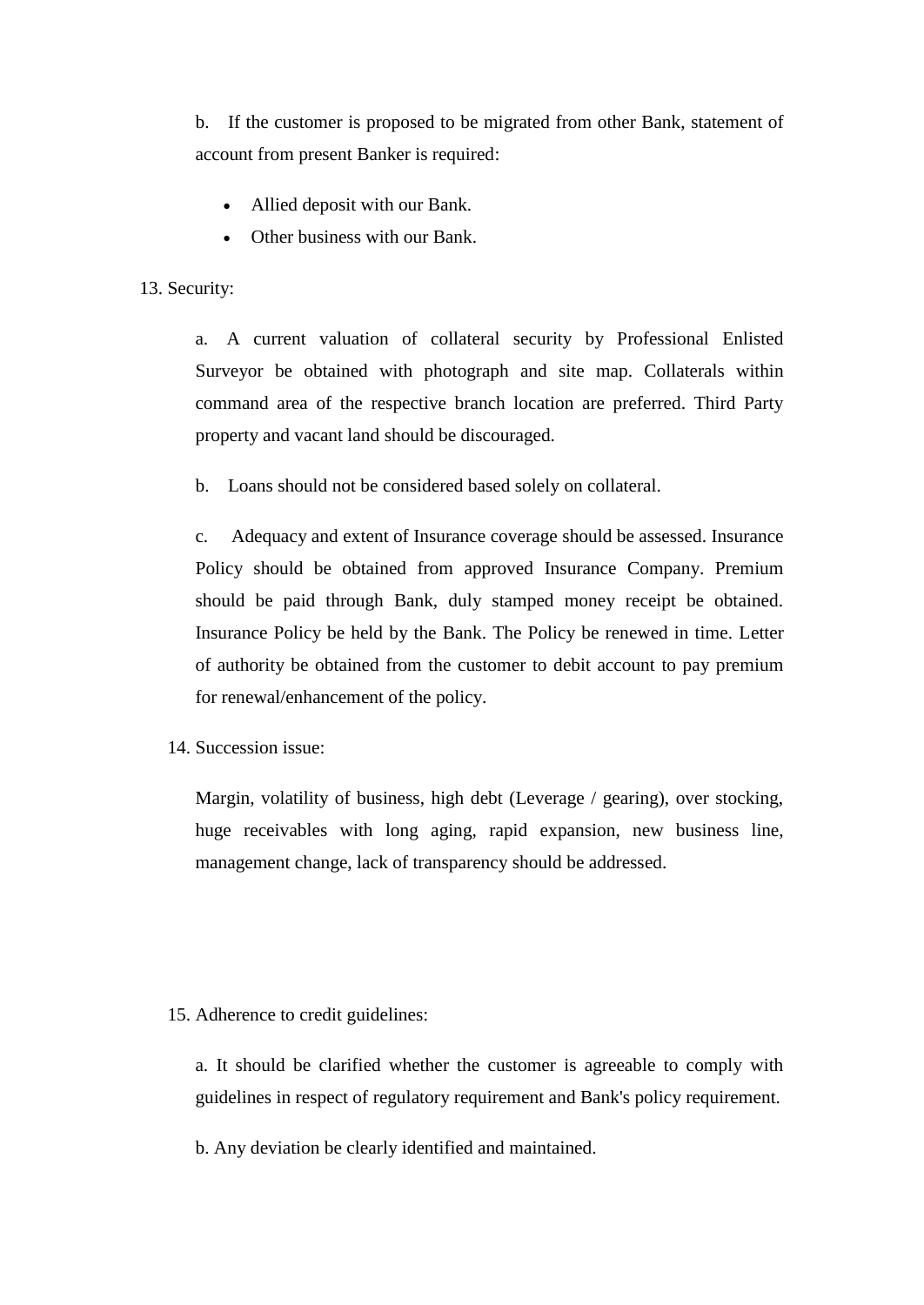16. Mitigating Factors:

a. Risk factors be identified and side by side mitigating factors of those risks should also be mentioned to justify the proposed facility.

17. Environmental factor.

18. Employment generation and contribution to the national economy.

# **Preparation of credit report**

On the basis of investigation the branch manager will prepare a credit report as per format provided by their head office.

After preparing credit report banks ask for loan documentation.

# **Analysis**

To understand how effective CRM practices is I have identified some aspects which are core to risk management. The analysis was carried out in the following aspects:

- > Process of credit risk management in Sonali Bank ltd.
- > Credit risk management practices followed in Sonali Bank ltd.
- $\triangleright$  The credit risk faced by the bank.
- $\triangleright$  Methods used to mitigate credit risk.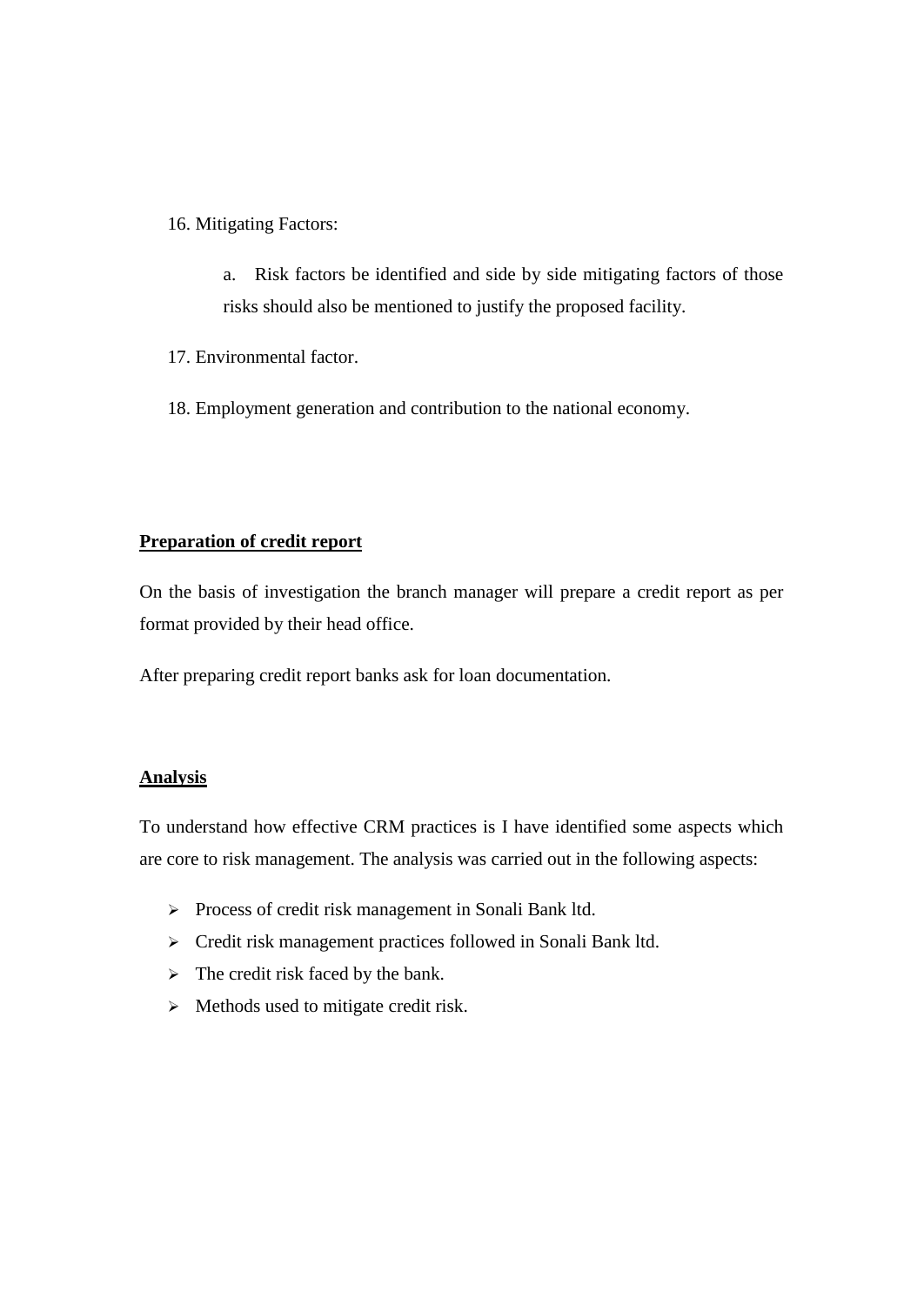#### **Processes and practices of credit risk management**

- Credit risk in the Sonali Bank Ltd.'s portfolio is monitored, reviewed and analysed by the Credit Risk Management (CRM) to minimize potential losses and ensuring efficient credit process.
- $\triangleright$  They have identified the types of risks and disclosed in the BASEL II disclosures according to the BRPD Circular no-09 dated 31st December 2008.
- $\triangleright$  Credit risk faced by the bank is properly identified which includes the following:
- $\triangleright$  The gross credit risk exposure has grown to BDT 37,814.44 crore as of December
- $\geq 2012$ .
- $\triangleright$  Credit quality is standard due to their sound credit risk management system.
- $\triangleright$  They have made sufficient provisions for NPAs, NPIs and depreciation.
- $\triangleright$  Volume of off-balance sheet exposures is BDT 4,438.83 crore.
- $\triangleright$  Sonali Bank Ltd. has its own Credit Risk Management guidelines in terms of Core Risks Management guidelines of Bangladesh Bank. The Bank also follows other instructions/guidelines of Bangladesh Bank in this regard.
- $\triangleright$  The bank decides on how much risk to take based on their risk appetite as well as government guidelines.
- To manage the Non-Performing Loans (NPL), Sonali Bank Limited has a comprehensive remedial management policy, which includes a framework of controls to identify weak credits and monitoring of these accounts constantly.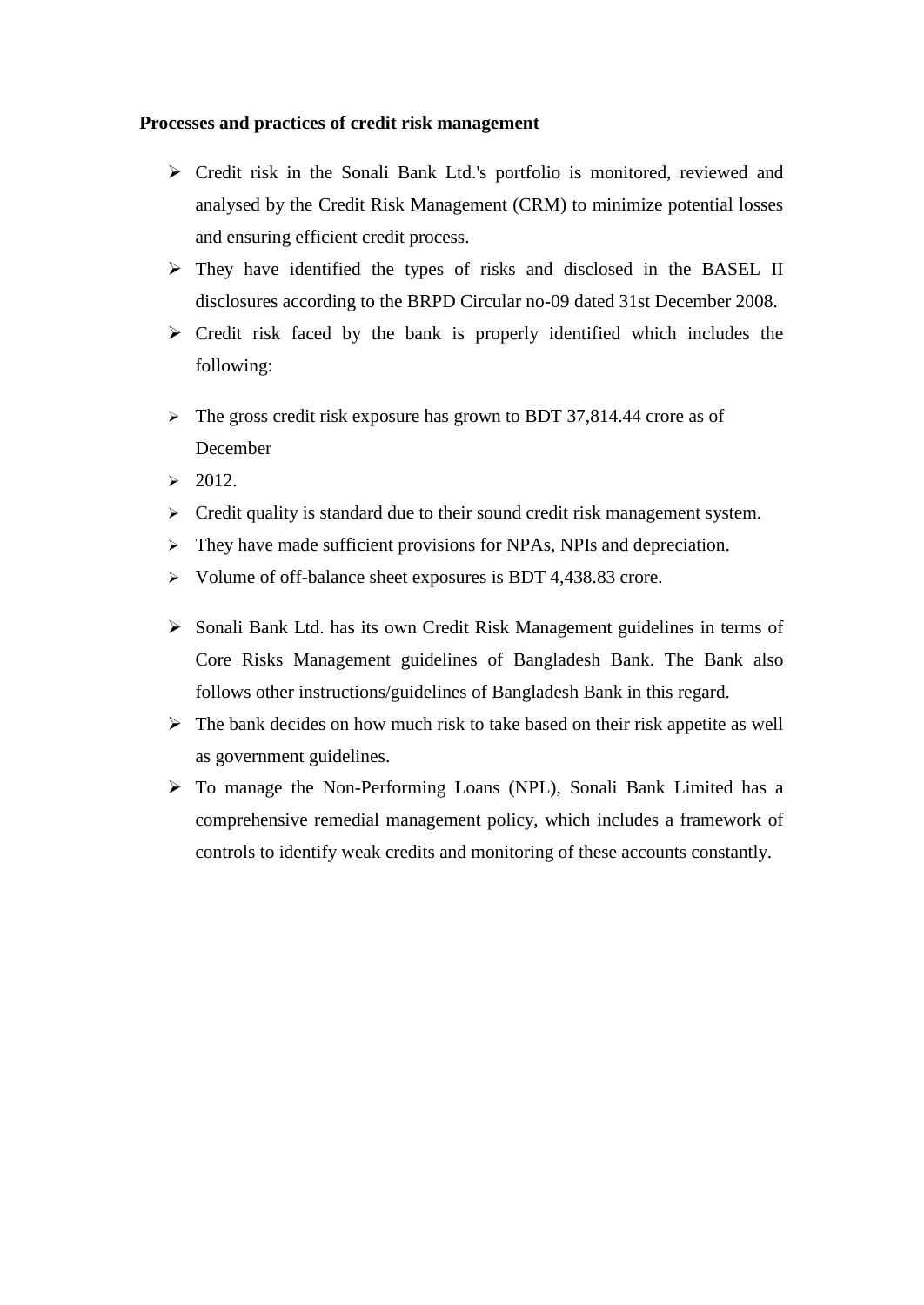#### **The credit risk faced by the bank**

The Movement of Non-Performing Assets (NPL) as disclosed in Basel II shows increase in outstanding Loans & advances. Closing balance of non-Performing loan of December 31, 2012 was BDT 13220.50 crore whereas opening balance was BDT 6607.53 crore. Reduction in outstanding amount of that year was BDT 846.84 whereas additions was about BDT 7459.81 crore.

To manage the Non-Performing Loans (NPL), Sonali Bank Ltd. has comprehensive remedial management policy, which includes a framework of controls to identify weak credits and monitoring of these accounts.

#### **Methods used to mitigate credit risk.**

- $\triangleright$  Based on the policies strategies are developed by the bank to mitigate credit risk.
- $\triangleright$  Credit risk is mitigated by appropriate credit appraisal systems before lending and proper collateral or guarantees are taken to hedge the risk.
- $\triangleright$  Risk management system is put in place for better management of credit risk and a risk rating is installed which is in compliance with BB guidelines.
- $\triangleright$  The risk management function is reviewed periodically usually every quarter.
- $\triangleright$  The rating system for term loans is annual.
- $\triangleright$  Investment is made in different sectors to diversify risk. Disclosure on Risk Based Capital (Basel-II)" (December 2012) shows Industry or counterparty type distribution of exposures:

So in short, the bank's board of directors and senior management are responsible for ensuring that the bank have appropriate credit risk assessment processes and effective internal controls. Bank have a system in place to reliably classify loans on the basis of credit risk. Bank's credit risk assessment process for loans provides the bank with the necessary tools, procedures and observable data to use for assessing credit risk,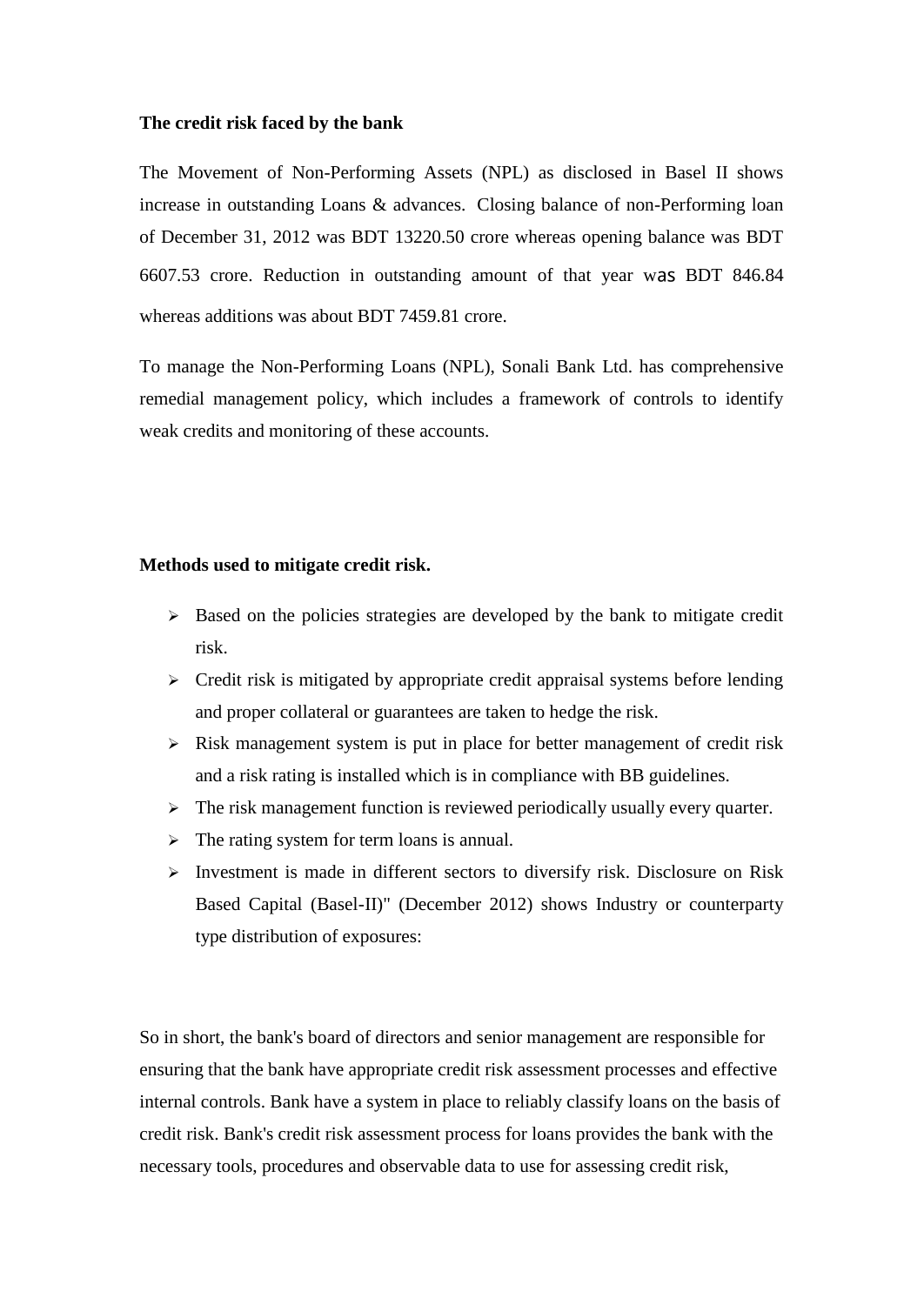accounting for impairment of loans and for determining regulatory capital requirements.

#### **Results and Discussion:**

The Results(findings) of this study are summarized below:

- $\geq$  The credit risk management process of Sonali Bank Ltd. is quite commendable. Systematic and timely monitoring and appropriate documentation are tried to be maintained.
- $\triangleright$  Customer satisfaction level is quite good. Informal conversation with some customers reveals that they approve the credit evaluation and management process of Sonali Bank Ltd.
- $\triangleright$  Governments orders like account opening for 10 taka, etc. increases cost. SME loans for farmers without collateral not only increases credit risk but also costly for banks But return on these services are low.
- $\triangleright$  Hall-Mark scam exposed major weakness in top management.
- $\triangleright$  Filing procedure is not maintained in a definite and clear manner. It is difficult to locate the documents in a chronological and sequential manner. A definite practice, though mentioned in the credit policy is not always maintained by the credit officials.
- $\triangleright$  The credit sanction and disbursement procedure is quite lengthy.

#### **Recommendation:**

The failure of commendable banks occurs mainly due to bad loans, which occurs due to inefficient management of the loans and advances portfolio. Therefore any banks must be extremely cautious about its lending portfolio and credit policy. In the light of the above findings, following recommendations are proposed: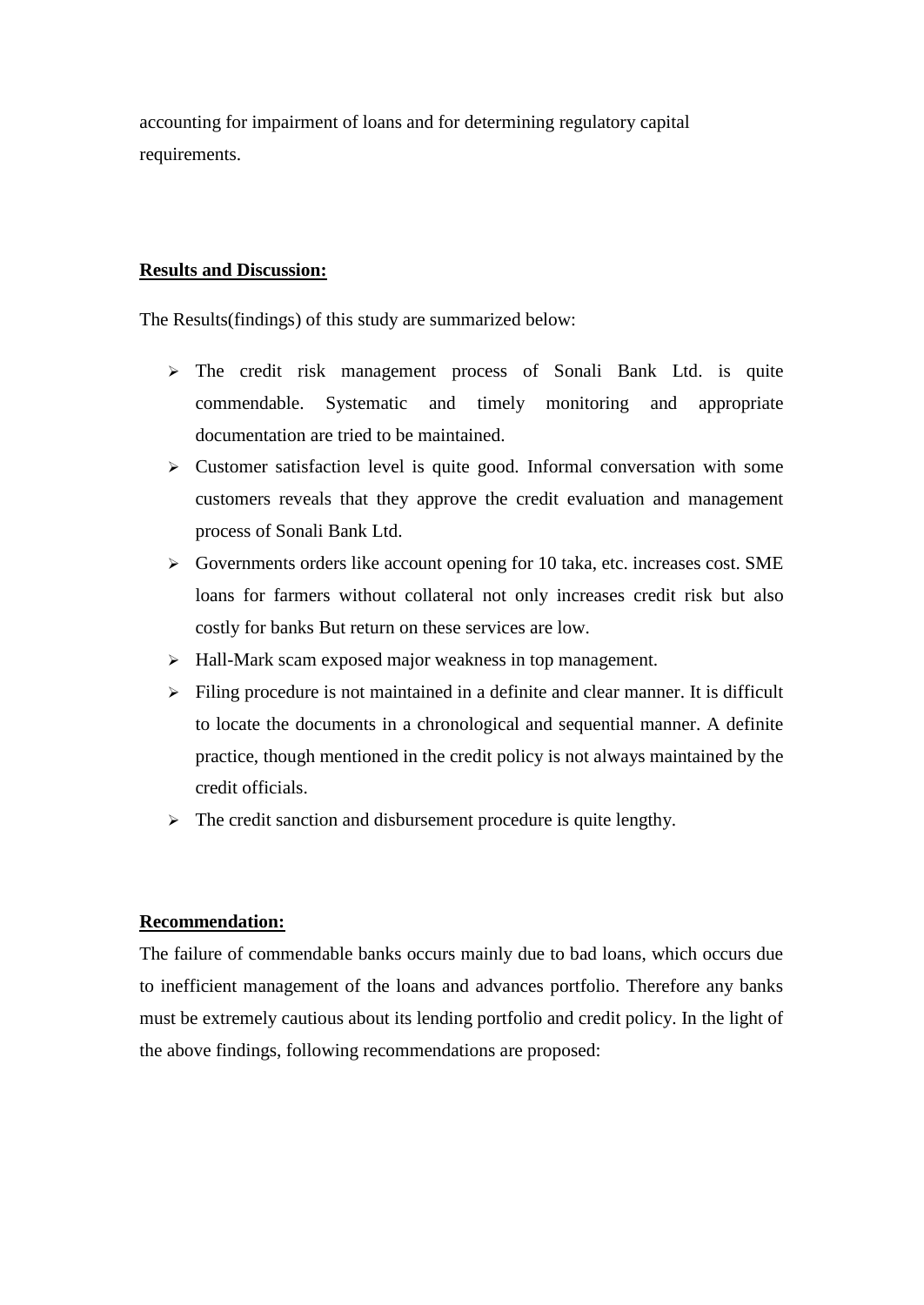- $\triangleright$  The credit sanction procedure should be made quicker since competition is very hard in today's business world. People do not want to wait for three to four weeks on an average to get a loan which is even protected by security.
- $\triangleright$  Decision making process can be made more decentralized.
- $\geq$  The bank should emphasize on reducing the classified and non-performing credits by concerted efforts.
- $\geq$  In the credit department, strict supervision is necessary to avoid loan defaulters. Bank officials should do regular visit to the projects.
- $\triangleright$  Central monitoring system should be more active to maintain classified loan to a minimum level.
- $\triangleright$  Filing is a very important component of proper documentation. It has to be dealt with importance.
- $\triangleright$  Salary scale should be increased to motivate extremely dissatisfied employees and to reduce misconduct.
- $\triangleright$  Vaults security should be increased.
- $\triangleright$  To attract more clients should sought new marketing strategy.
- $\triangleright$  An uninterrupted network system has to be ensured. It will save the officials from much hassle and will save time.
- $\triangleright$  Politically influenced Lending or project finance should be checked.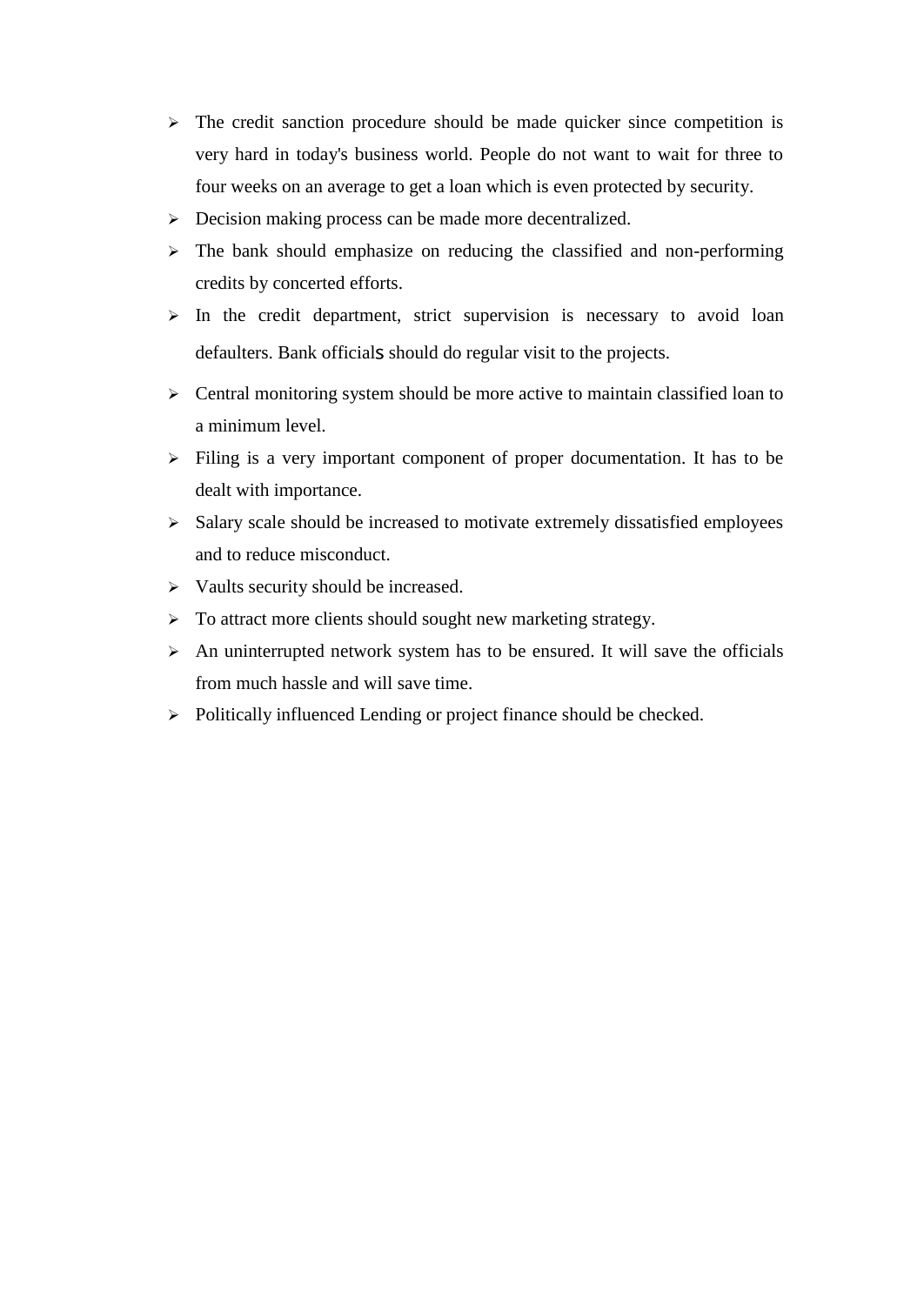#### **Conclusion:**

Sonali Bank Ltd. is much different in any terms. Its activities are vast and in cases unique to any other bank. Its deposits and loans are huge compared to other banks. It finances government projects, provides unique services to people in need, even in places it works as central bank. This Bank often make decision for the welfare of general public despite risk of credit exposure.

The bank has established a sound credit risk management and credit risk mitigation policy. Compliance with Basel II norms helps the Bank to improve their profitability through better credit risk management systems.

From the discussion in this report, it has become clear that credit risk management is a complex and ongoing process and therefore Banks or any financial institutions must take a serious approach in addressing these issues.